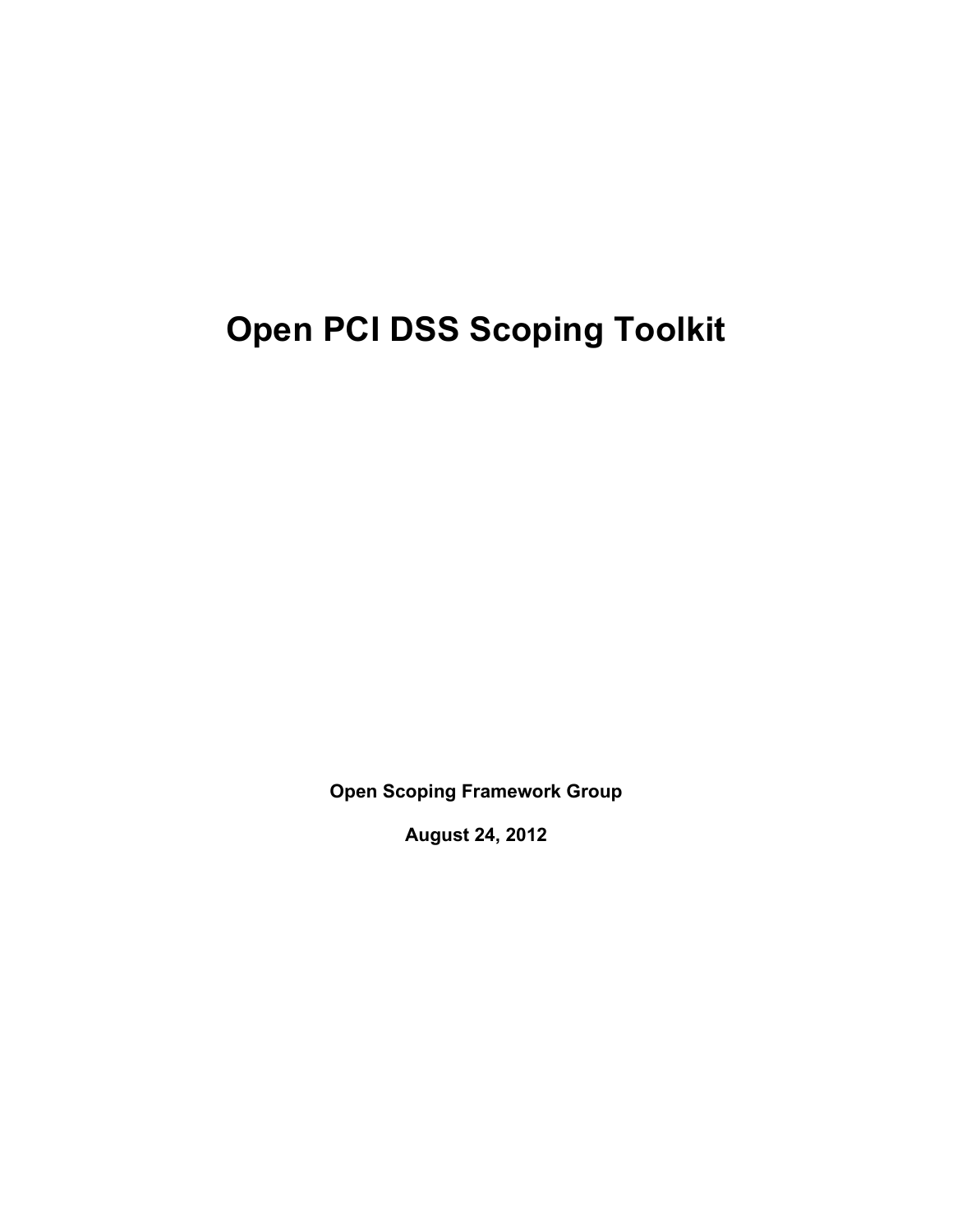# **Open PCI DSS Scoping Toolkit**

| 1            |     |                                                                                                 |    |
|--------------|-----|-------------------------------------------------------------------------------------------------|----|
| $\mathbf{2}$ |     |                                                                                                 |    |
| 3            |     |                                                                                                 |    |
|              | 3.1 |                                                                                                 |    |
|              | 3.2 |                                                                                                 |    |
|              | 3.3 |                                                                                                 |    |
|              | 3.4 |                                                                                                 |    |
| 4            |     |                                                                                                 |    |
|              | 4.1 |                                                                                                 |    |
|              | 4.2 |                                                                                                 |    |
|              | 4.3 |                                                                                                 |    |
|              | 4.4 |                                                                                                 |    |
|              | 4.5 | Scoping Process, Scope of Assessment and In-Scope Components  12                                |    |
|              | 4.6 |                                                                                                 |    |
|              | 4.7 |                                                                                                 |    |
|              | 4.8 |                                                                                                 |    |
| 5            |     |                                                                                                 |    |
|              | 5.1 |                                                                                                 |    |
|              | 5.2 |                                                                                                 |    |
|              | 5.3 |                                                                                                 |    |
|              | 5.4 |                                                                                                 |    |
| 6            |     |                                                                                                 |    |
| 7            |     |                                                                                                 |    |
| 8            |     | <b>Appendix A: Scoping Scenarios.</b>                                                           | 20 |
|              | 8.1 |                                                                                                 |    |
|              |     | 8.1.1                                                                                           |    |
|              |     | 8.1.2                                                                                           |    |
|              |     | 8.1.3                                                                                           |    |
|              |     | 8.1.4                                                                                           |    |
|              | 8.2 | Scenario 2: Domain controller separated from but relied upon by a Category 1 device 22<br>8.2.1 |    |
|              |     | 8.2.2                                                                                           |    |
|              |     | 8.2.3                                                                                           |    |
|              |     | 8.2.4                                                                                           |    |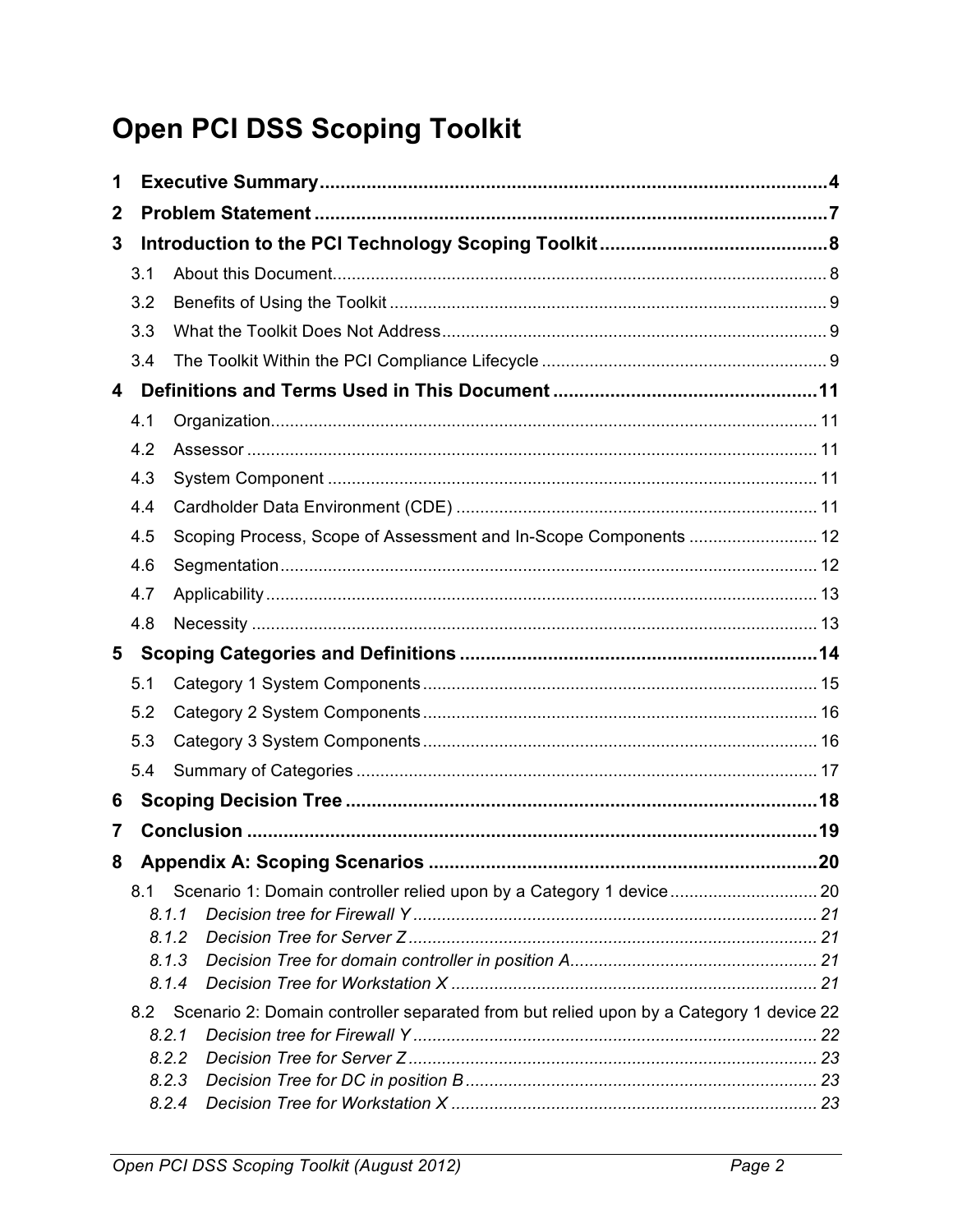|   | 8.3.1 |                                                                                                                                                                         |  |
|---|-------|-------------------------------------------------------------------------------------------------------------------------------------------------------------------------|--|
|   | 8.3.2 |                                                                                                                                                                         |  |
|   | 8.3.3 |                                                                                                                                                                         |  |
|   | 8.3.4 |                                                                                                                                                                         |  |
|   |       |                                                                                                                                                                         |  |
|   | 8.4.1 |                                                                                                                                                                         |  |
|   | 8.4.2 |                                                                                                                                                                         |  |
|   | 8.4.3 |                                                                                                                                                                         |  |
|   | 8.4.4 |                                                                                                                                                                         |  |
|   | 8.4.5 |                                                                                                                                                                         |  |
|   |       | 8.5 Scenario 5: Segmented general user workstation on corporate network segment  29                                                                                     |  |
|   | 8.5.1 |                                                                                                                                                                         |  |
|   | 8.5.2 |                                                                                                                                                                         |  |
|   | 8.5.3 |                                                                                                                                                                         |  |
|   | 8.5.4 |                                                                                                                                                                         |  |
|   |       | 8.6 Scenario 6: General user workstation on corporate network segment 31                                                                                                |  |
|   | 8.6.1 |                                                                                                                                                                         |  |
|   | 8.6.2 |                                                                                                                                                                         |  |
|   | 8.6.3 |                                                                                                                                                                         |  |
|   | 8.6.4 |                                                                                                                                                                         |  |
|   | 8.6.5 |                                                                                                                                                                         |  |
|   |       | 8.7 Scenario 7: Patch Management Server on corporate network segment  34                                                                                                |  |
|   | 8.7.1 |                                                                                                                                                                         |  |
|   | 8.7.2 |                                                                                                                                                                         |  |
|   | 8.7.3 |                                                                                                                                                                         |  |
|   | 8.7.4 |                                                                                                                                                                         |  |
| 9 |       |                                                                                                                                                                         |  |
|   | 9.1   | Can a system component end up in more than one scoping category? 36                                                                                                     |  |
|   | 9.2   | Why are there so many Category 2 sub-categories, if they are all in the scope of                                                                                        |  |
|   | 9.3   | Why doesn't the Toolkit specify which PCI DSS control requirements apply for each                                                                                       |  |
|   | 9.4   | Is it true that Scenario 4 concludes that a view-only dumb terminal that displays CHD is                                                                                |  |
|   | 9.5   | I have a Category 2 system component that is "connected to" the CDE, but it does not<br>pose any risk to the CDE. Can I now make it Category 3 system component?  37    |  |
|   | 9.6   | The Toolkit repeatedly states that for Category 2x system components, such as<br>administrative workstations, not all PCI DSS controls are applicable or necessary. How |  |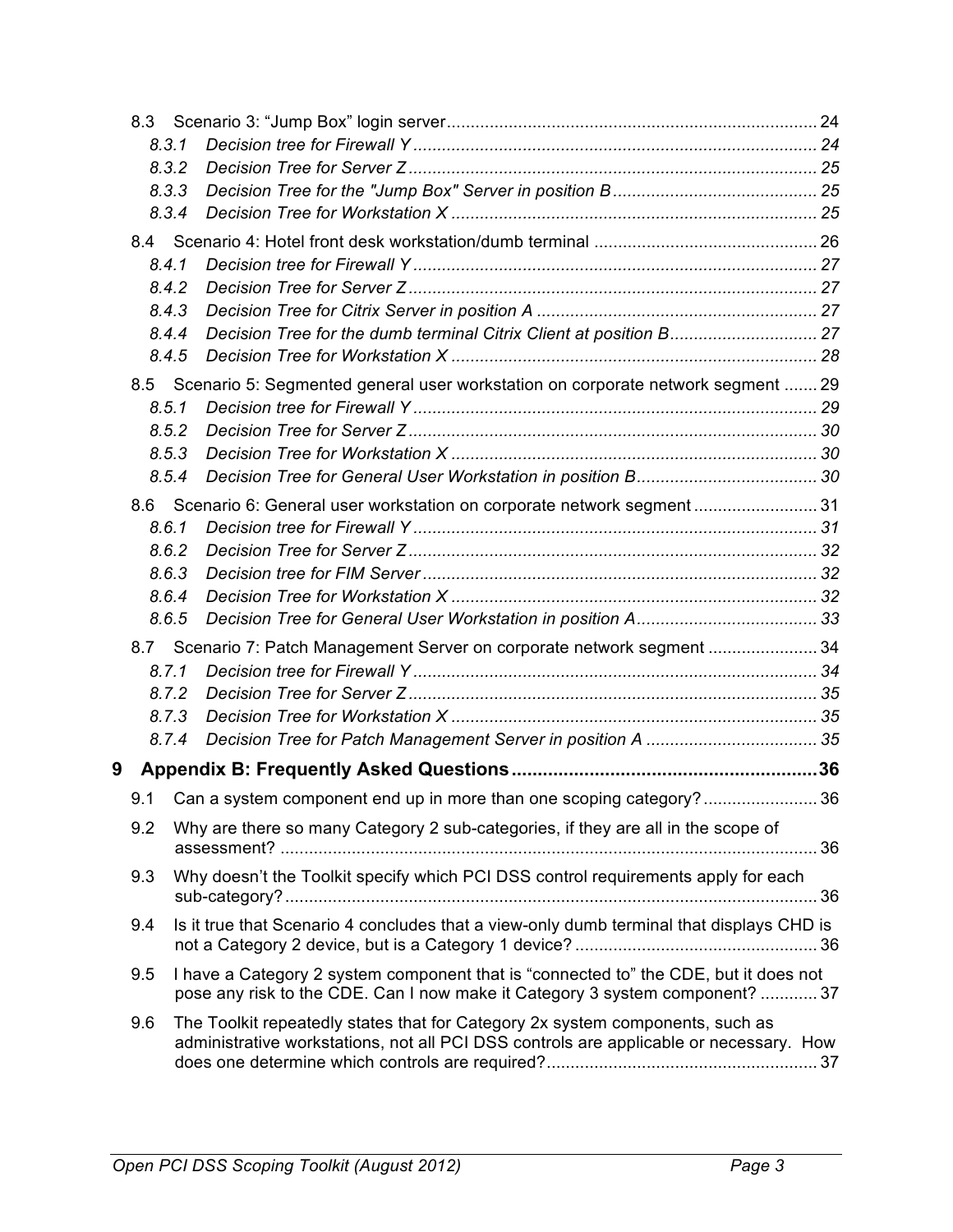# **1 Executive Summary**

Successful PCI DSS compliance depends upon the correct identification of the scope of the assessment. An overly narrow scope can jeopardize cardholder data, while an overly broad scope can add unnecessary cost and effort to the PCI compliance program. Subjective interpretation of the PCI DSS guidance results in a wide variance in practice among both QSAs and Participating Organizations.

The PCI Scoping Toolkit ("the Toolkit") provides a structured method for determining which system components in an organization's computing environment are within the scope of assessment. The Toolkit consists of definitions, three scoping categories, a decision tree and illustrative scoping scenarios. The Toolkit helps organizations and assessors determine correct scope of assessment, provides a common framework to discuss risks to cardholder data and facilitates discussion of controls, and is intended to be consistent with the spirit and intent of the PCI DSS.

We believe the Toolkit to be consistent with the spirit and intent of the PCI DSS. However, the Toolkit is not endorsed by the PCI Security Standards Council in any way, nor is it the product of an official Special Interest Group.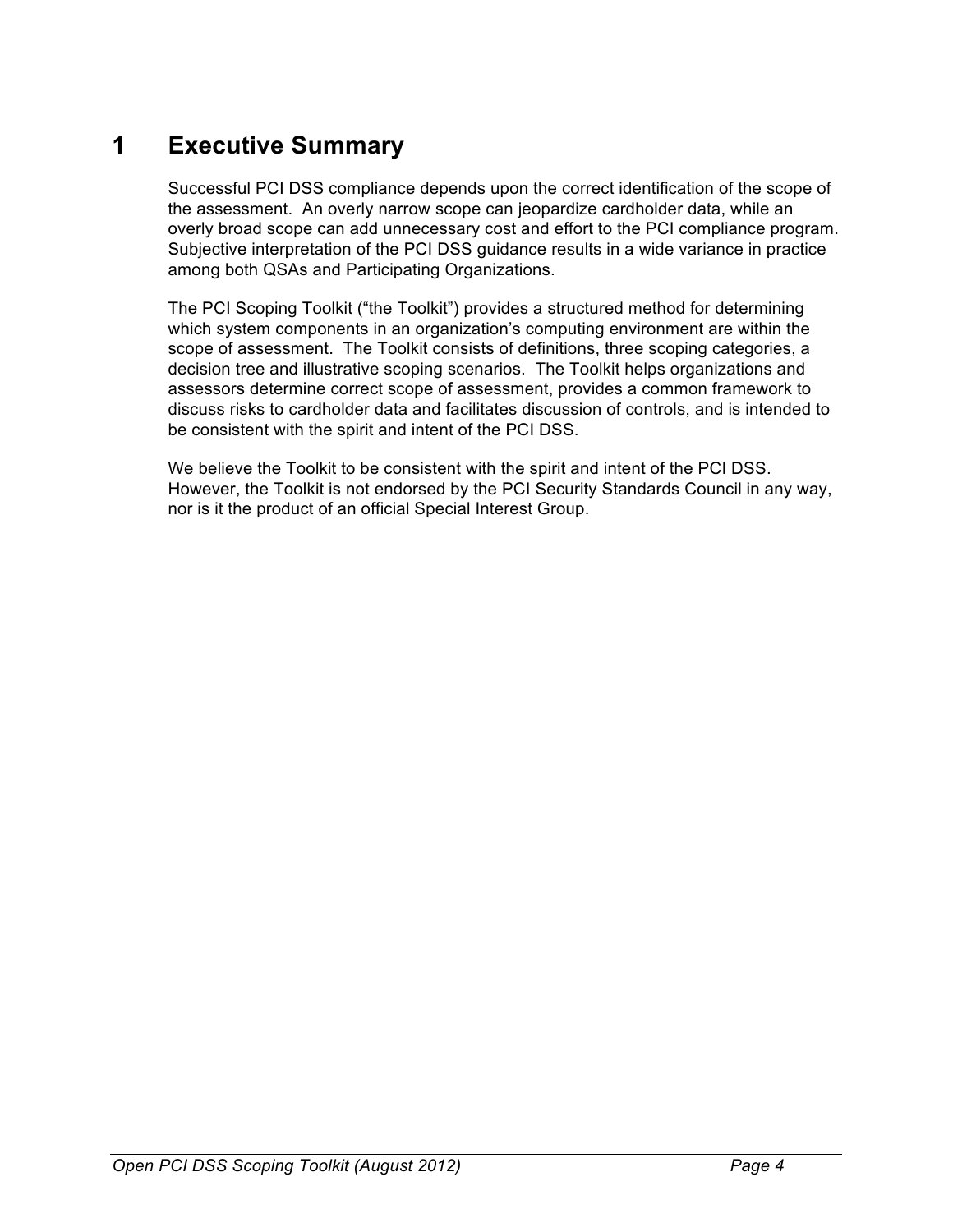# **2 Copyright and Authors**

Copyright © 2012 by Open Scoping Framework Group.

This work is made available under the terms of the Creative Attribution-NoDerivs 3.0 Unported License (http://creativecommons.org/licenses/by-nd/3.0/)



You are free:

- to share to copy, distribute and transmit the work
- to make commercial use of the work

Under the following conditions:

- Attribution You must attribute the work in the manner specified by the author or licensor (but not in any way that suggests that they endorse you or your use of the work).
- No Derivative Works You may not alter, transform, or build upon this work.

With the understanding that:

- Waiver Any of the above conditions can be waived if you get permission from the copyright holder.
- Public Domain Where the work or any of its elements is in the public domain under applicable law, that status is in no way affected by the license.
- Other Rights In no way are any of the following rights affected by the license:
	- $\circ$  Your fair dealing or fair use rights, or other applicable copyright exceptions and limitations;
	- o The author's moral rights;
	- o Rights other persons may have either in the work itself or in how the work is used, such as publicity or privacy rights.
- Notice For any reuse or distribution, you must make clear to others the license terms of this work. The best way to do this is with a link to this web page.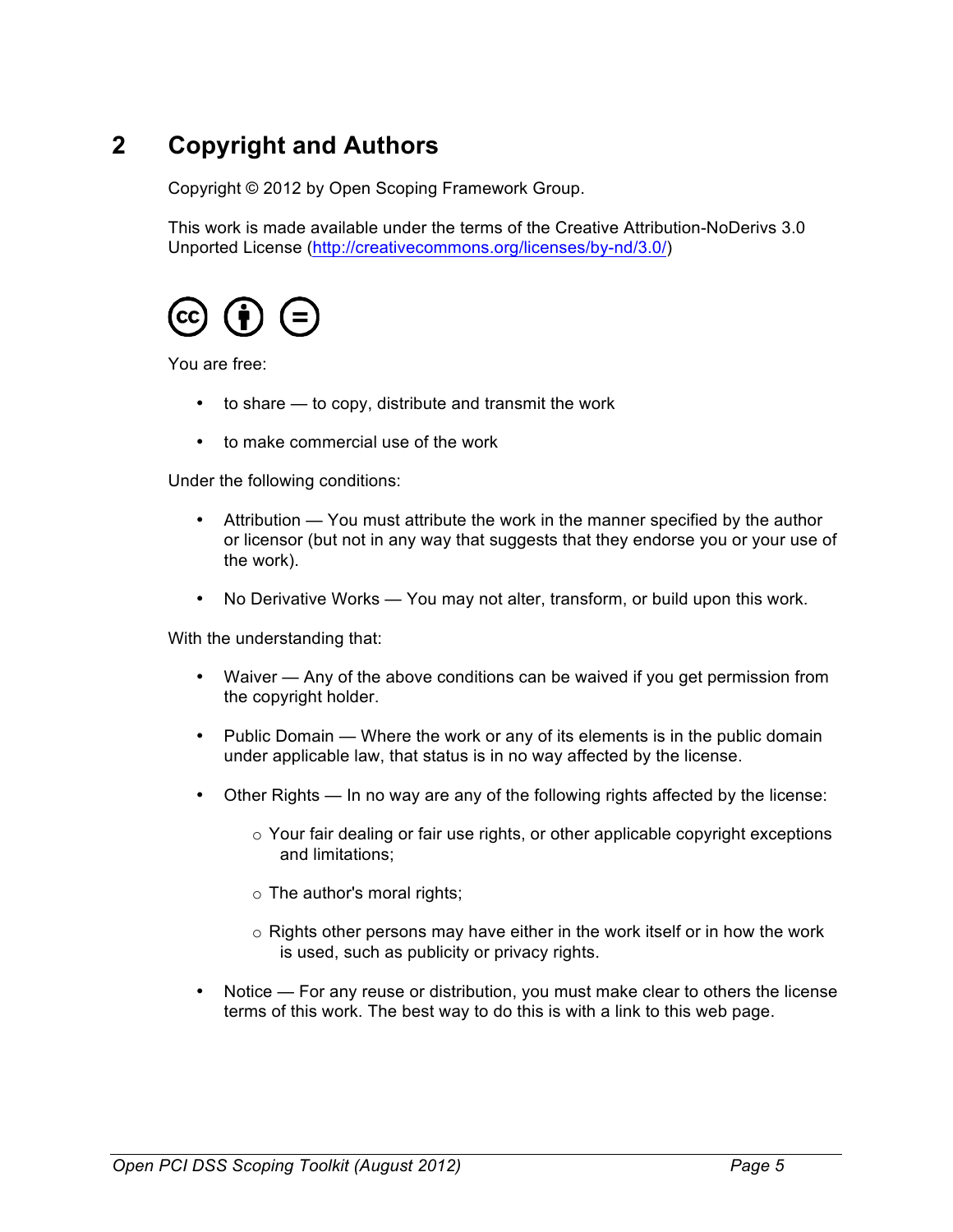For more information, please email: pciscopingtoolkit@itrevolution.net

http://www.itrevolution.com

Document editors:

- Dorian Cougias, Unified Compliance Framework
- Phil Cox, RightScale
- Gene Kim, IT Revolution Press
- Ruth Xovox, ExolS

We want to acknowledge the hard work of the forty-seven other practitioners who have contributed to this work since March 2009. We eagerly look forward to the time when all of these individuals can be publicly recognized for their contribution to this work.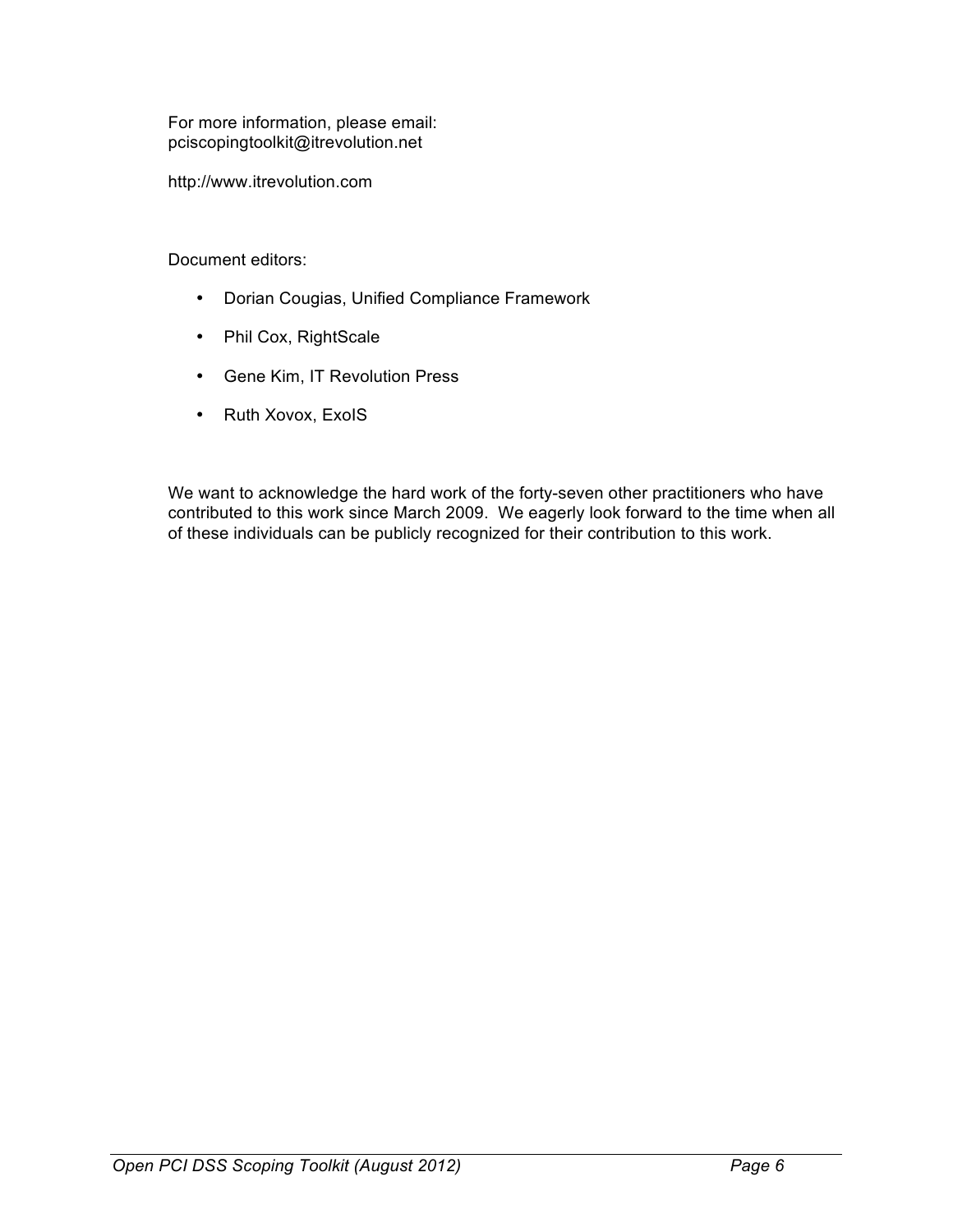# **3 Problem Statement**

Successful PCI DSS compliance depends upon the correct identification of the scope of the assessment. When scoping errors occur, organizations will not focus on what matters most. An overly narrow scope of assessment could potentially jeopardize cardholder data, while an overly broad scope potentially adds unnecessary cost and effort to achieving PCI compliance.

Exacerbating this problem is the subjective interpretation of the PCI DSS guidance within the community of QSAs and Participating Organizations, resulting in a wide variance in practice.

Of particular note, it is widely believed that all PCI DSS control requirements must be applied to all system components in the scope of the assessment. Consequently, organizations fearing a prohibitively high cost of compliance will go to enormous lengths to incorrectly designate system components "out of scope," jeopardizing PCI compliance outcomes.

As a result, even the most experienced practitioners in the PCI Community have expressed that further guidance is needed to properly define the scope of assessment and its implications on the required controls.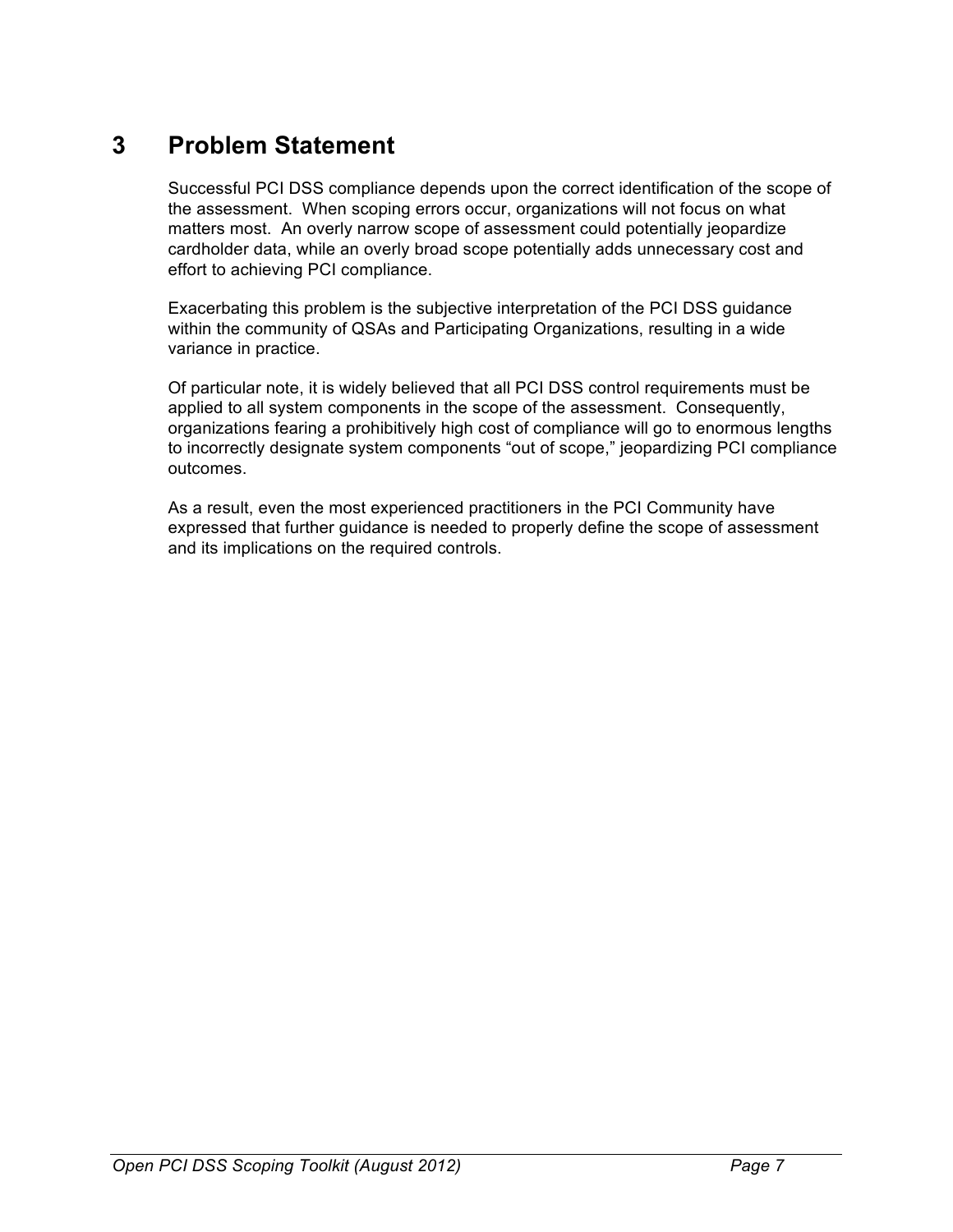# **4 Introduction to the Open PCI DSS Scoping Toolkit**

The Open PCI DSS Scoping Toolkit ("the Toolkit") provides a structured method for determining which system components in an organization's computing environment are within the PCI Scope of Assessment.

The Toolkit categorizes system components according to several factors:

- Whether cardholder data is being stored, processed or transmitted.
- The functionality that the system component provides (e.g. authorization, authentication, performance monitoring, etc.).
- § The connectivity between the system component and the cardholder data environment (CDE).

The Toolkit is intended to be used after the organization has located and documented where cardholder data is stored, processed and transmitted; documented relevant business process work flows and system data flows; and gained an understanding of the physical/logical computing environments and existing controls in place protecting cardholder data (CHD).

This Toolkit can be used by both large and small organizations to help critically evaluate the system components that comprise the scope of assessment. The primary difference between large and small organizations will be the number of system components that are evaluated using the Toolkit. A small organization may have one CDE consisting of ten system components, while a larger organization may have multiple CDEs consisting of thousands of system components.

We believe the Toolkit to be consistent with the spirit and intent of the PCI DSS. However, the Toolkit is not endorsed by the PCI Security Standards Council in any way, nor is it the product of an official Special Interest Group.

### **4.1 About this Document**

This document includes the following sections:

- **Definitions** provides definitions of terms used in this document and within the PCI DSS, and describes the expansion or clarification of those terms proposed by the Toolkit.
- § **Categorization of System Components** defines the characteristics of system component categories defined by the Toolkit and lists the implications of each.
- § **Scoping Decision Tree** diagrams each step in the decision process and lists the criteria for each decision.
- § **Scoping Scenarios** provides illustrative examples of typical situations found in organizations' environments and shows how each system component would be categorized using the scoping decision tree.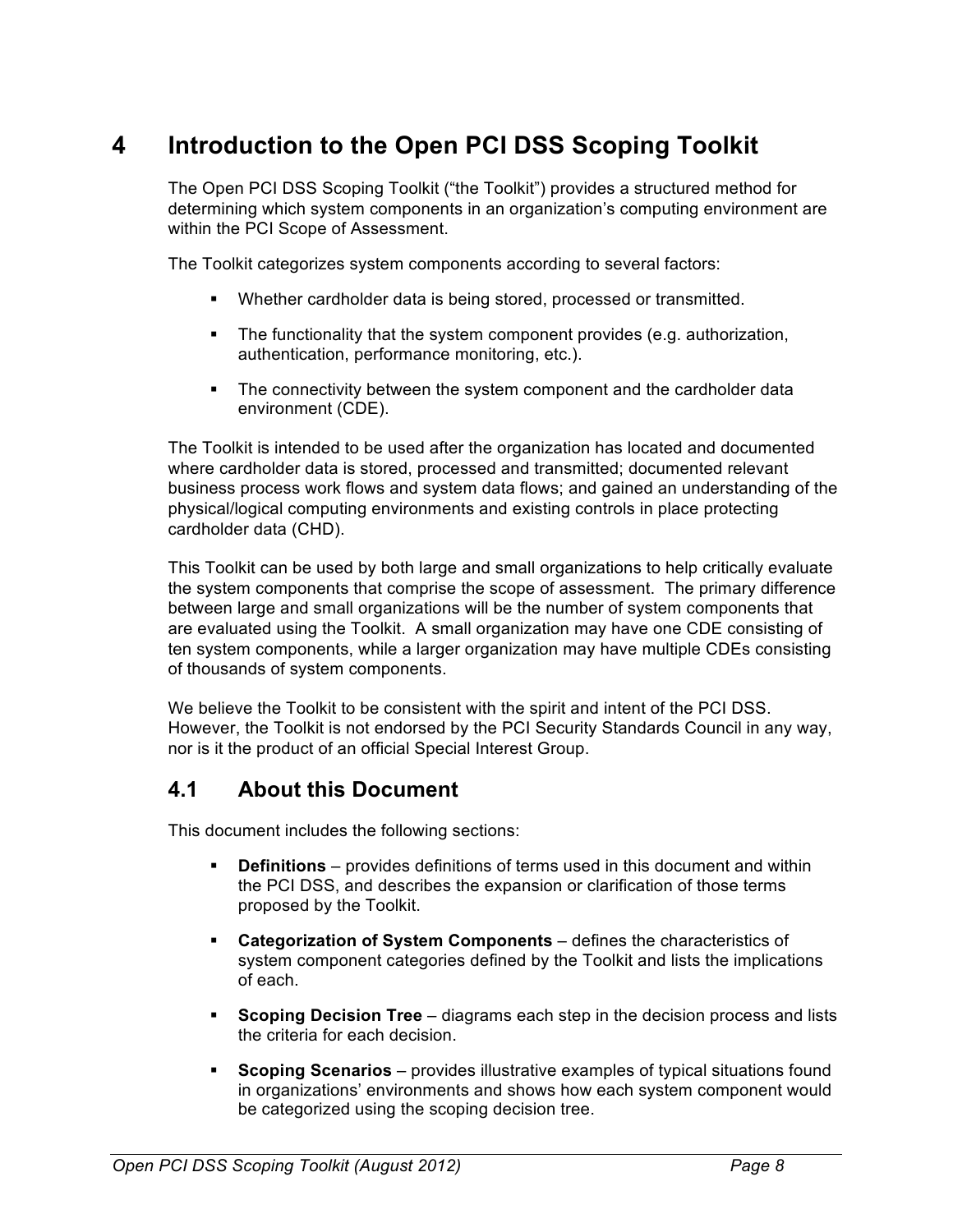### **4.2 Benefits of Using the Toolkit**

Use of the Toolkit provides the following benefits:

- § Aids in determination of which system components are in and out of the scope of assessment.
- § Facilitates communication between organizations and assessors by providing a common language to describe the computing environment and risks to cardholder data.
- § Provides a framework to categorize and identify the different types of system components, each with a different risk profile associated with it.
- Provides a thought process to reduce the scope of assessment, by isolating and controlling access to the CDE, re-architecting the control environment or by implementing further controls.

### **4.3 What the Toolkit Does Not Address**

Although addressing the people and processes around cardholder data is a necessary part of any PCI compliance program, the Toolkit focuses almost entirely on categorizing the system components that comprise an organization's computing environment.

In addition, the Toolkit does not define what PCI DSS controls are required for each Toolkit category. Because every organization is different, it is up to each organization and its assessor to determine the nature, extent and effectiveness of each control to adequately mitigate the risks to cardholder data.

### **4.4 The Toolkit Within the PCI Compliance Lifecycle**

The following table outlines the major steps in a typical PCI DSS compliance program, and where the Toolkit fits:

| <b>Steps</b><br>that<br><b>Precede</b><br>Use of<br>the<br><b>Toolkit</b> | Confirm the<br>Accuracy of<br>the<br>Assessment<br>Scope                           | 1. Document the organization's business and data<br>workflows for known and potential instances where<br>cardholder data is stored, processed, or transmitted.<br>After gaining a complete understanding of all people,<br>process, and technology-related interactions with the<br>cardholder data, identify and document all locations<br>and flows of the cardholder data <sup>1</sup> . |
|---------------------------------------------------------------------------|------------------------------------------------------------------------------------|---------------------------------------------------------------------------------------------------------------------------------------------------------------------------------------------------------------------------------------------------------------------------------------------------------------------------------------------------------------------------------------------|
|                                                                           | Evaluate the<br><b>Business</b><br>Need for<br>Each<br>Location and<br>Flow of CHD | 2. For each instance identified above, evaluate the<br>business need to handle cardholder data:<br>If cardholder data is not needed, don't collect it<br>and securely delete what has been collected.<br>If the cardholder data is required, consider<br>$\bullet$<br>migrating or consolidating it elsewhere in the                                                                        |

 $<sup>1</sup>$  As required by the PCI DSS v2.0.</sup>

 $\overline{a}$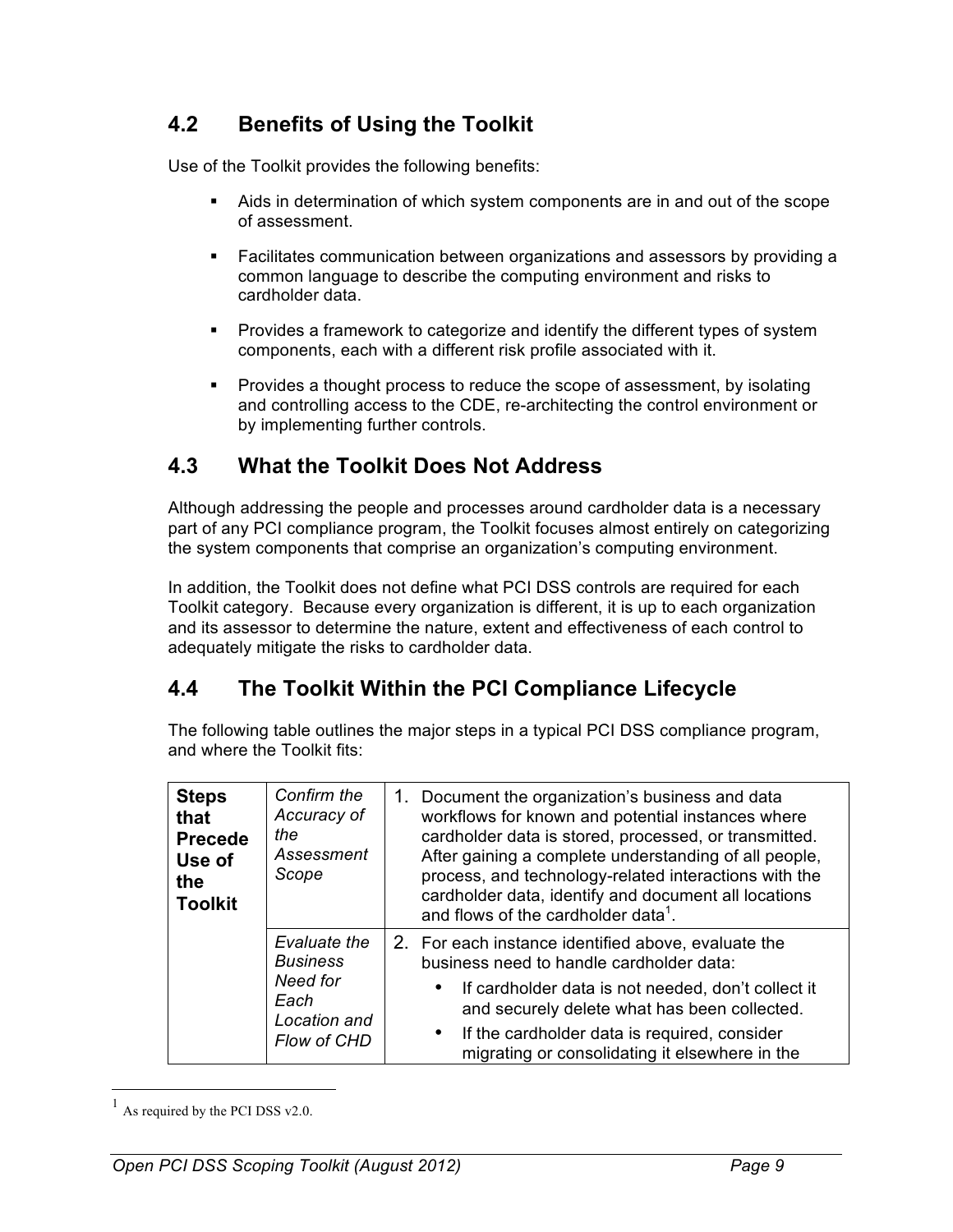|                                                        |                                                                                                                       | CDE to reduce scope, improve control, and<br>mitigate risk.                                                                                                                                                                                                                             |
|--------------------------------------------------------|-----------------------------------------------------------------------------------------------------------------------|-----------------------------------------------------------------------------------------------------------------------------------------------------------------------------------------------------------------------------------------------------------------------------------------|
| <b>Toolkit</b><br><b>Steps</b>                         | Use the<br>Decision<br>Tree to<br>Categorize                                                                          | 3. Use the Scoping Decision Tree to determine whether<br>each system component is in the scope of<br>assessment, and assign it a specific scoping sub-<br>category.                                                                                                                     |
|                                                        | <b>Systems</b>                                                                                                        | <b>Note:</b> The result of categorizing each system<br>component helps identify the relevant risks to the CDE.<br>Completing this step can be used in support of PCI<br>DSS requirement 12.1.2 (i.e., perform an annual risk<br>assessment that identifies threats and vulnerabilities) |
| <b>Steps</b><br>that<br><b>Follow</b><br>Use of<br>the | Evaluate<br>Scoping<br><b>Conclusions</b><br>and Consider<br>Further<br><b>Reducing the</b><br>Scope of<br>Assessment | 4. Consider the risk implications of the scoping<br>conclusions and identify potential opportunities to<br>further reduce assessment scope (e.g., re-architecting<br>business processes, data flows, and/or the control<br>environment).                                                |
| <b>Toolkit</b>                                         |                                                                                                                       | 5. Evaluate each in-scope system component against all<br>PCI DSS requirements for applicability and necessity,<br>based on the risk to cardholder data and the overall<br>control environment.                                                                                         |
|                                                        |                                                                                                                       | 6. Architect, design, implement and document the<br>controls required to adequately mitigate the identified<br>risk to cardholder data.                                                                                                                                                 |
|                                                        |                                                                                                                       |                                                                                                                                                                                                                                                                                         |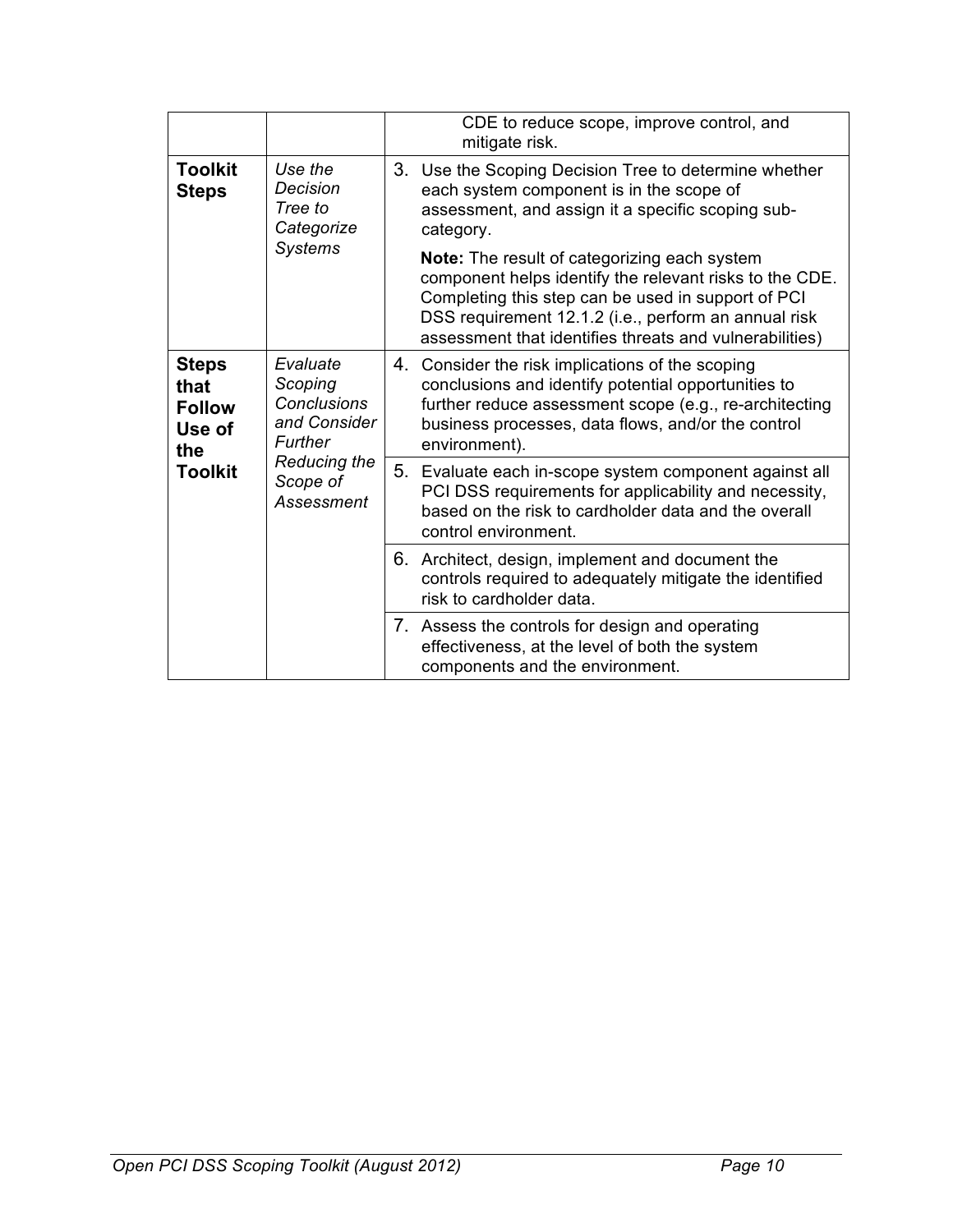# **5 Definitions and Terms Used in This Document**

This section presents definitions sourced from PCI DSS version 2.0 and the PCI DSS Glossary, and then provides the Toolkit definition and clarification of any differences.

### **5.1 Organization**

"Organization" is used as the equivalent to "entity under assessment", as defined in the PCI DSS. Examples of entities under assessment include but are not limited to merchants and service providers.

### **5.2 Assessor**

"Assessor" is used to refer to all types of assessors (e.g., QSAs, ISAs, self-assessing organizations).

### **5.3 System Component**

"System component" refers to any network component, server, or application. System components can be:

- § **Virtual components** include but are not limited to virtual machines, virtual routers/switches, virtual appliances, virtual desktops/applications and hypervisors.
- § **Network components** include but are not limited to firewalls, switches, routers, wireless access points, network appliances, and other security appliances.
- § **Servers** include but are not limited to web, application, database, authentication, mail, proxy, Network Time Protocol (NTP), and Domain Name Service (DNS) servers.
- § **Applications** include all purchased and custom applications, including internal and external (e.g., Internet) applications.

**Note:** The Toolkit will use the term "device" as a synonymous term for "system component".

### **5.4 Cardholder Data Environment (CDE)**

The PCI DSS defines the CDE to be "the people, processes and technology that store, process or transmit cardholder data or sensitive authentication data, including any connected system components."

The Toolkit further adds the following definitions of activities that occur in the CDE:

**Processing** – when cardholder data is actively being used by a system component (e.g., entered, edited, manipulated, printed, viewed)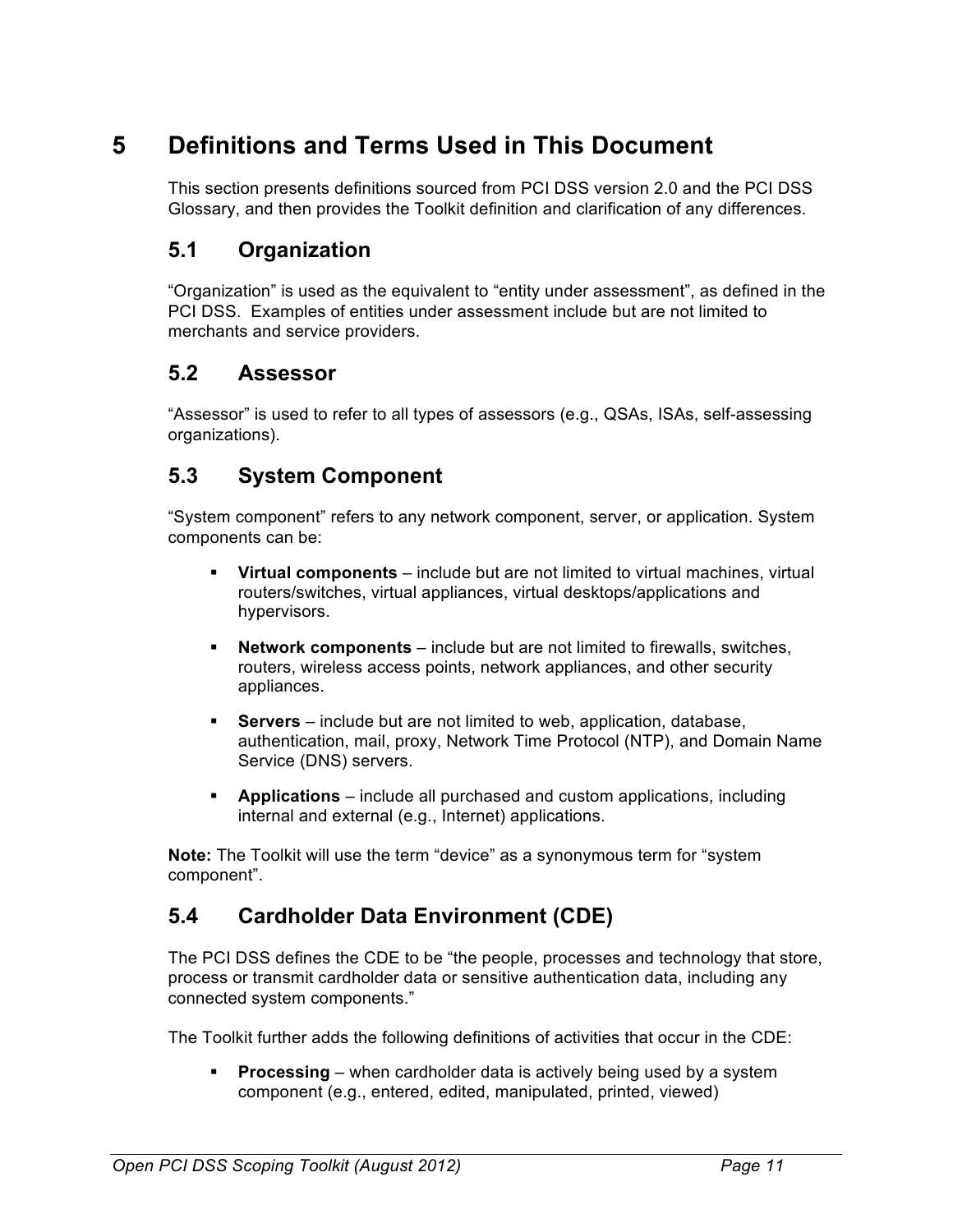- **Storing** when cardholder data is inactive or at rest (e.g., located on electronic media, system component memory, paper)
- § **Transmitting** when cardholder data is being transferred from one location to another (e.g., data in motion).

### **5.5 Scoping Process, Scope of Assessment and In-Scope Components**

The PCI DSS defines scoping to be "the process of identifying all system components, people, and processes to be included in a PCI DSS assessment to accurately determine the scope of assessment."

The Toolkit uses these definitions as-is, but clarifies the control implication of system components in the scope of assessment. In practice, too many organizations and assessors incorrectly conclude that all in-scope system components must meet all PCI DSS control requirements. Consequently, organizations will go to extreme lengths to make system components "out of scope," fearing a prohibitively high cost of compliance.

The Toolkit facilitates the correct determination of the scope of assessment, and provides the basis to analyze the applicability and necessity of each PCI DSS control requirement.

Note that the Toolkit does not prescribe which controls should apply to specific system components. The organization under assessment is responsible for defining the scope of assessment. The assessor is responsible for validating the scoping conclusions and effectiveness of controls. All in-scope system components must be explicitly included in the risk assessment required in PCI DSS requirement 12.1.2, and justification for reduced controls must be documented.

### **5.6 Segmentation**

The PCI DSS Glossary defines network segmentation as what "isolates system components that store, process, or transmit cardholder data from systems that do not. Adequate network segmentation may reduce the scope of the cardholder data environment and thus reduce the scope of the PCI DSS assessment. Network segmentation is not a PCI DSS requirement."

The PCI DSS uses the term "segmentation" to be equivalent to total isolation between system components. However, this definition does not match the way this term is used in common practice in computer networking. In addition the PCI DSS does not take into account the common practice of limiting or controlling network access between system components.

To eliminate ambiguity of the term "segmentation," the Toolkit instead uses one of the two following terms:

**Isolation** – achieved when network traffic between two system components is not permitted.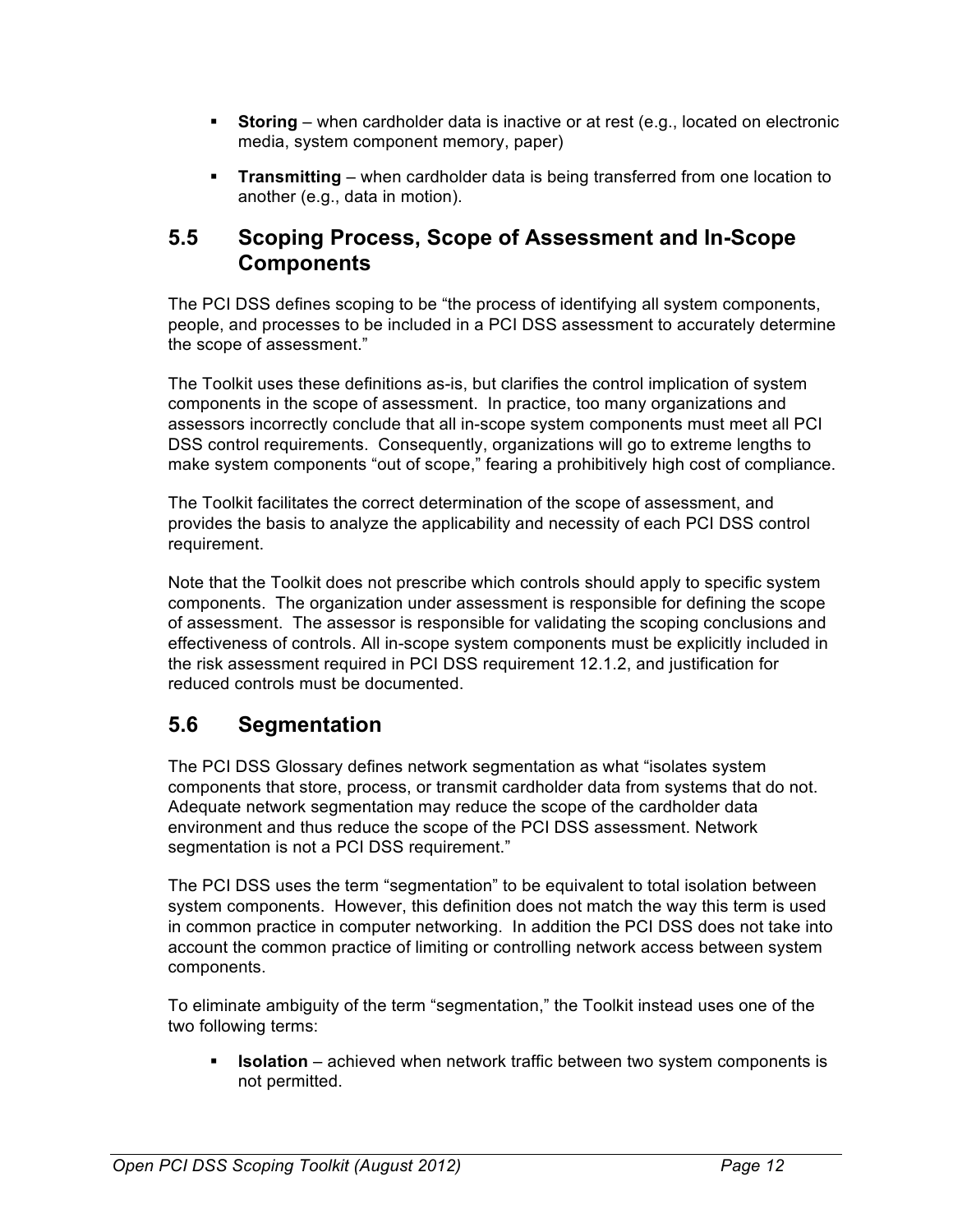§ **Controlled access** – achieved when access between system components is restricted to defined parameters. Restrictions may include endpoint identifiers (e.g., user identity, address), type of traffic (e.g., logical port, protocol, service, application), the direction from which the connection is initiated (e.g., inbound, outbound), etc.

The mechanism providing the isolation or controlled access functionality may be either logical or physical. Examples of mechanisms include network and host-based firewalls, virtual routing and switching appliances, and access control lists.

As supported by PCI DSS 2.0 (page 11), the Toolkit requires the organization to assert that all controls providing isolation or controlled access functionality are designed and operating effectively, which the assessor must verify.

## **5.7 Applicability**

Applicability refers to a determination of whether a PCI DSS control logically applies to the system component being reviewed. An example of this is the requirement for encryption key rotation, which is applicable to systems that store encrypted cardholder data, but is not applicable to systems that do not.

### **5.8 Necessity**

Necessity refers to a determination, following a risk assessment, of whether a PCI DSS control is needed to mitigate risk to cardholder data from that system component.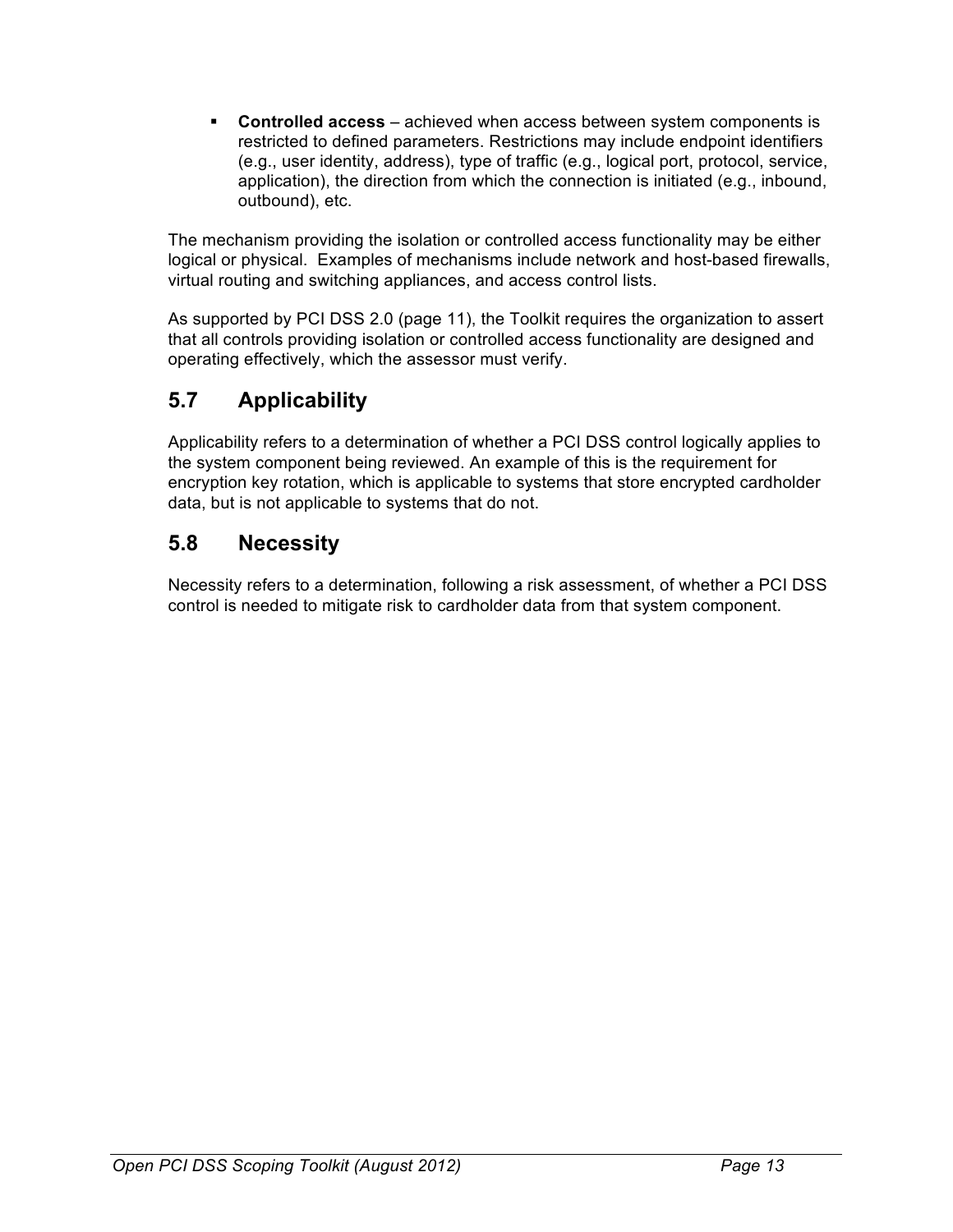# **6 Scoping Categories and Definitions**

The PCI DSS categorizes system components as being either in or out of the scope of assessment. However, to better enable correct scoping, the Toolkit defines three categories of system components, and highlights the different types of risks associated with each category. Doing so makes more evident which system components are the most important to protect, based on the types of risk they pose to cardholder data.

Every system component within an organization's computing environment can be categorized into one and only one of the following:

- § **Category 1** System components that process, store or transmit cardholder data or are not isolated or restricted through controlled access from other Category 1 system components.
- § **Category 2** System components that have controlled access to a Category 1 system component.
- § **Category 3** System components that are isolated from all Category 1 system components.

Categorizing each system component into one of these categories achieves several key results:

- § Identifies all system components that are within the scope of assessment.
- Aids in documenting risks to cardholder data as each system component within the environment is analyzed.
- § As Category 2 system components are further sub-categorized, helps clarify risks to cardholder data.
- Enables the objective evaluation of PCI DSS controls for applicability and necessity.

The following graphic shows the three, mutually exclusive categories: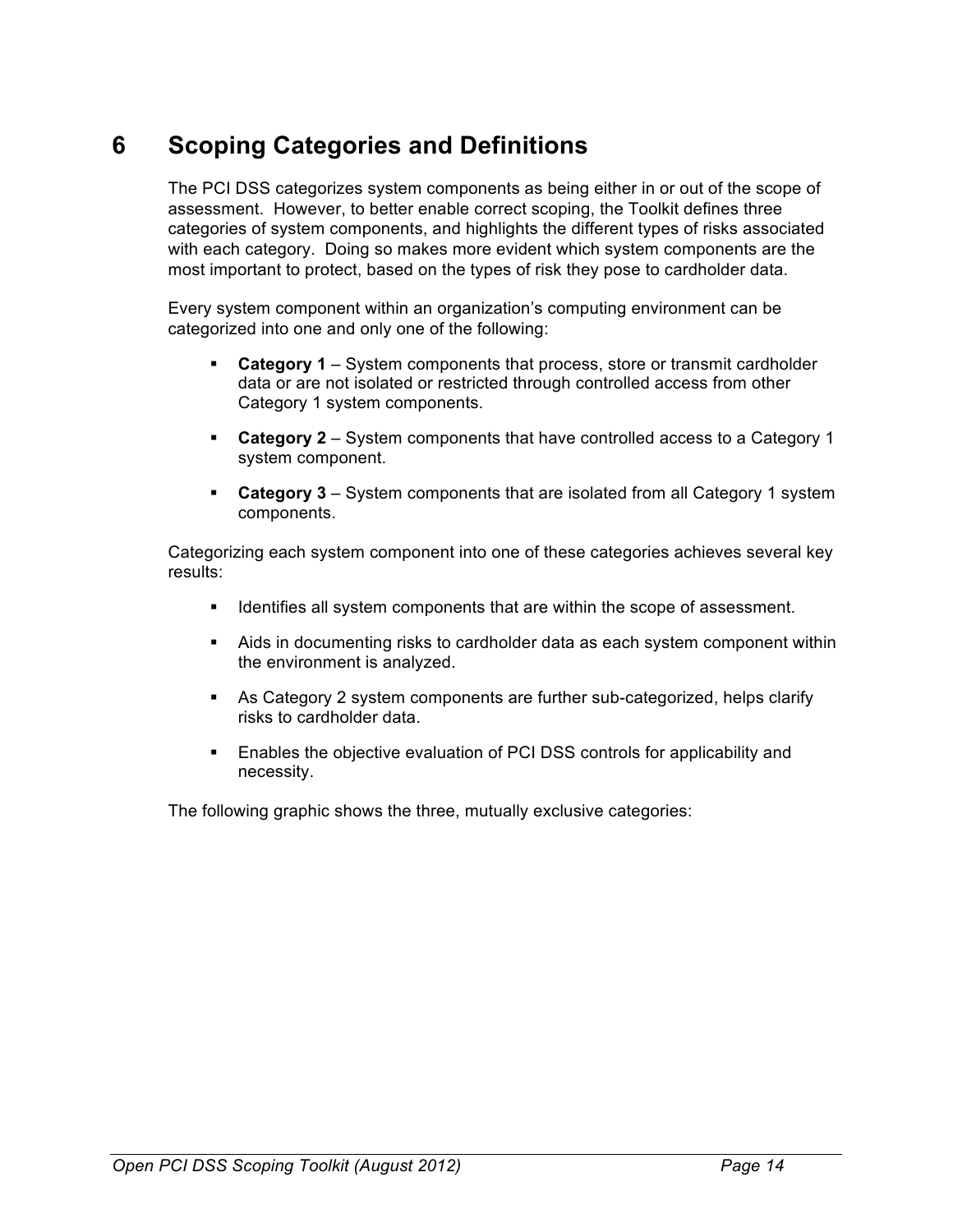

### **6.1 Category 1 System Components**

A system component is considered Category 1 if it stores, transmits or processes cardholder data. In addition, the Toolkit introduces the concept of "infectious" to address the impact of a Category 1 system component on other devices.

A system component that stores, processes or transmits cardholder data (i.e., Category 1a) is said to be "infectious." All devices that have unrestricted network access to that Category 1a device become Category 1b devices, even if they do not store, process or transmit cardholder data.

Therefore, two kinds of system components fall into Category 1:

| Category<br>1a | Devices that store, process or transmit cardholder data                                                                                                                |
|----------------|------------------------------------------------------------------------------------------------------------------------------------------------------------------------|
| Category<br>1b | Devices that do not store, process or transmit cardholder data, but, are<br>"infected by" Category 1a devices due to the absence of controlled access<br>or isolation. |

#### **Implications of Category 1 system components:**

- All Category 1 system components are "infectious."
- All Category 1 system components are always within the scope of assessment.
- Each Category 1 system component must be evaluated against all PCI DSS requirements to determine the applicability of each requirement.
- § All applicable PCI DSS control requirements are necessary for every Category 1 device.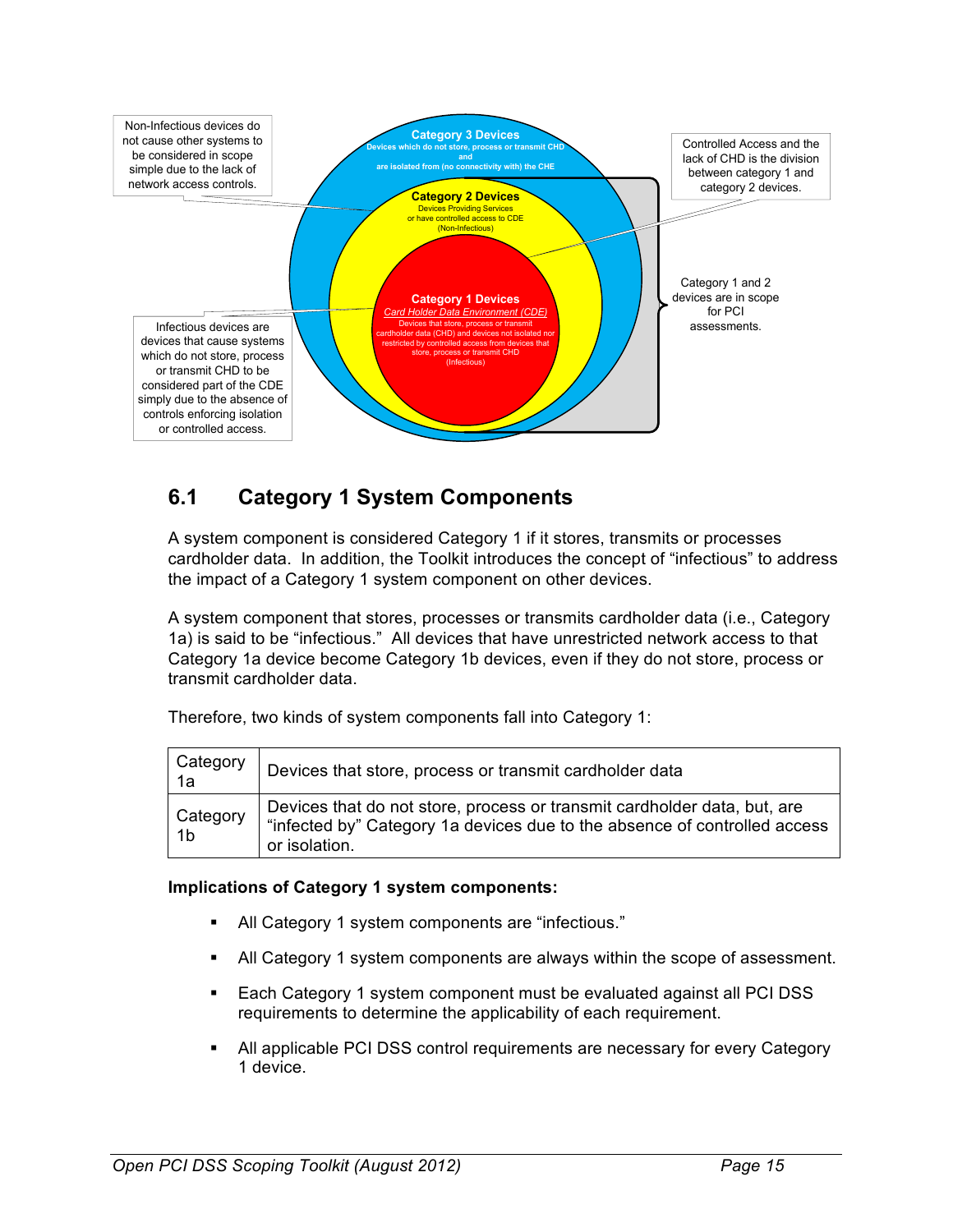### **6.2 Category 2 System Components**

Category 2 system components do not store, process or transmit cardholder data but have controlled access to and/or from Category 1 devices. This controlled access must:

- Limit network traffic to only that which is required for business operations.
- Be justified and documented.

Category 2 system components are further defined in the following manner:

| Category       | System components which, through controlled access, provide security                                                                                                                                     |
|----------------|----------------------------------------------------------------------------------------------------------------------------------------------------------------------------------------------------------|
| 2a             | services (e.g., authentication) to a Category 1 device.                                                                                                                                                  |
| Category       | System components which, through controlled access, can initiate an                                                                                                                                      |
| 2 <sub>b</sub> | inbound connection to a Category 1 device.                                                                                                                                                               |
| Category       | System components which, through controlled access, can only receive a                                                                                                                                   |
| 2c             | connection from a Category 1 device (i.e., cannot initiate a connection).                                                                                                                                |
| Category<br>2x | System components which, through indirect and controlled access, have<br>the ability to administer Category 1 devices.<br>Note: Category 2x devices have no direct access to/from Category 1<br>devices. |

#### **Implications of Category 2 system components:**

- Category 2 system components have controlled access to the CDE.
- Category 2 system components are not "infectious."
- § Category 2 system components are always within the scope of assessment.
- Each Category 2 system component must be evaluated against all PCI DSS requirements to determine the "applicability" of each requirement, as well as the "necessity" of each control based on an assessment of the risk to the CDE and the overall control environment.
- Category 2 system components must be adequately protected to prevent Category 3 devices from being a valid vector of attack.

### **6.3 Category 3 System Components**

Category 3 system components do not store, process or transmit cardholder data; and are isolated from and do not provide any services to any Category 1 device. Therefore, Category 3 system components are not in the scope of assessment.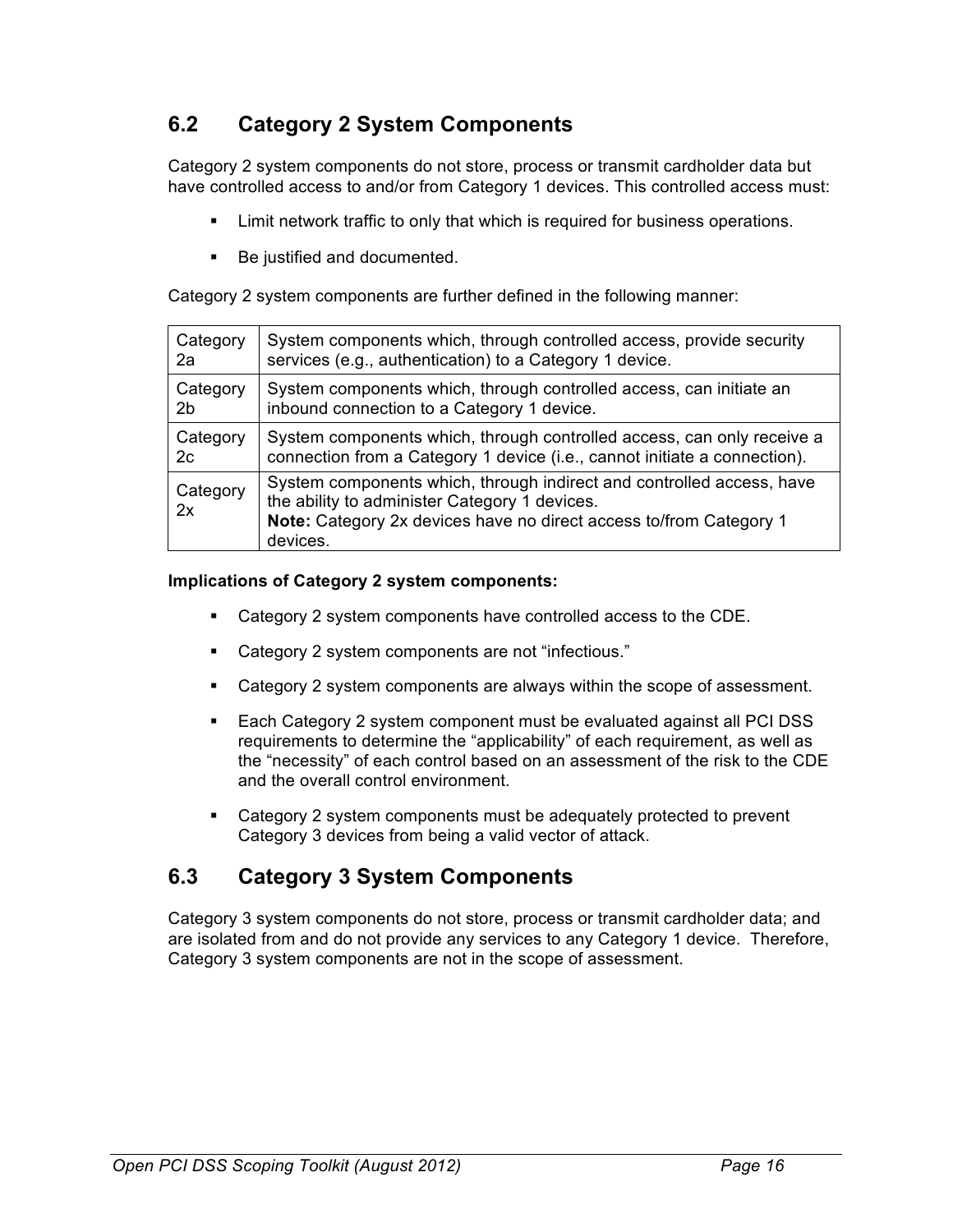# **6.4 Summary of Categories**

The following table summarizes the scoping categories and sub-categories:

| Category       | <b>Description</b>                                                                                                                                                 | <b>Method of</b><br>Segmentation | CHD?           | <b>Access with</b><br>CHE? | Service/Auth   | <b>Risk/Vector</b><br>of Attack | In Scope for a PCI<br><b>Assessment</b> |
|----------------|--------------------------------------------------------------------------------------------------------------------------------------------------------------------|----------------------------------|----------------|----------------------------|----------------|---------------------------------|-----------------------------------------|
| 1a             | Systems that store, process or transmit cardholder data (CHD).                                                                                                     | N/A                              | Yes            | Yes                        | YES/NO         | Yes                             | <b>Yes</b>                              |
| 1 <sub>b</sub> | Systems with unrestricted network access to a 1a device; a "directly<br>attached" system.                                                                          | Open                             | N <sub>0</sub> | Yes                        | YES/NO         | Yes                             | <b>Yes</b>                              |
| 2a             | Systems that, through controlled access, provide security services to any<br>Category 1 device.                                                                    | Controlled<br>Access             | N <sub>0</sub> | Yes                        | <b>YES</b>     | Yes                             | <b>Yes</b>                              |
| 2 <sub>b</sub> | Systems that, through controlled access, can initiate an inbound<br>connection to a Category 1 device.                                                             | Controlled<br>Access             | N <sub>0</sub> | Yes                        | YES/NO         | Yes                             | <b>Yes</b>                              |
| 2c             | Systems that through controlled access cannot initate connections to,<br>but receive an initiated connection from a Category 1 device.                             | Controlled<br>Access             | <b>No</b>      | Only From<br><b>CDE</b>    | YES/NO         | Yes                             | <b>Yes</b>                              |
| 2x             | Systems that, through indirect access, have the ability to administer a<br>Category 1 device. Note 2x devices have no direct access to/from<br>Category 1 devices. | Controlled<br>Access             | N <sub>0</sub> | Indirect                   | N <sub>0</sub> | Yes                             | <b>Yes</b>                              |
| 3              | Systems that do not store, process or transmit CHD. All network traffic<br>between Category 3 and Category 1 devices is restricted (isolated).                     | Isolated                         | N <sub>0</sub> | N <sub>0</sub>             | N <sub>0</sub> | <b>No</b>                       | <b>No</b>                               |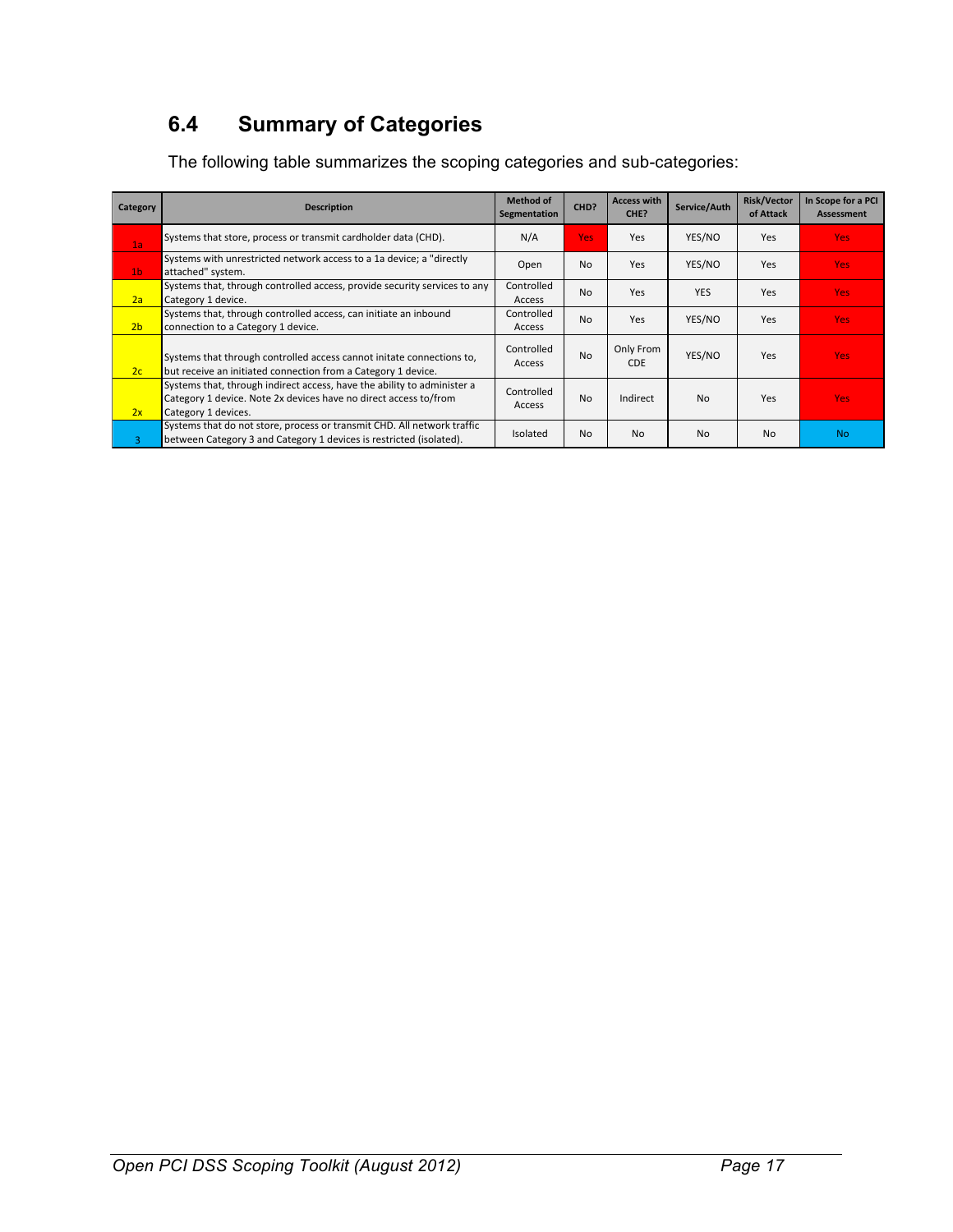# **7 Scoping Decision Tree**

The following diagram shows the detailed decision tree which applies the concepts introduced in the previous section.

# **PCI Scoping Decision Tree**

|                | <b>Category Description</b>                                                                                                                                     | <b>Vector of</b><br><b>Attack</b> | <b>Scope</b> |
|----------------|-----------------------------------------------------------------------------------------------------------------------------------------------------------------|-----------------------------------|--------------|
| 1a             | Systems that store, process or transmit cardholder data (CHD).                                                                                                  | <b>Yes</b>                        | <b>Yes</b>   |
| 1 <sub>b</sub> | Systems with unrestricted network access to a 1A device; a "directly attached" system.                                                                          | <b>Yes</b>                        | <b>Yes</b>   |
| 2a             | Systems that, through controlled access, provide security services to any Category 1 device.                                                                    | <b>Yes</b>                        | <b>Yes</b>   |
| 2 <sub>b</sub> | Systems that, through controlled access, can initiate an inbound connection to a Category 1 device.                                                             | <b>Yes</b>                        | <b>Yes</b>   |
| 2c             | Systems that through controlled access cannot initate connections to, but receive an initiated<br>connection from a Category 1 device.                          | Yes                               | <b>Yes</b>   |
| 2x             | Systems that, through indirect access, have the ability to administer a Category 1 device. Note 2x<br>devices have no direct access to/from Category 1 devices. | Yes                               | <b>Yes</b>   |
|                | Systems that do not store, process or transmit CHD. All network traffic between Category 3 and<br>Category 1 devices is restricted (isolated).                  | <b>No</b>                         | <b>No</b>    |

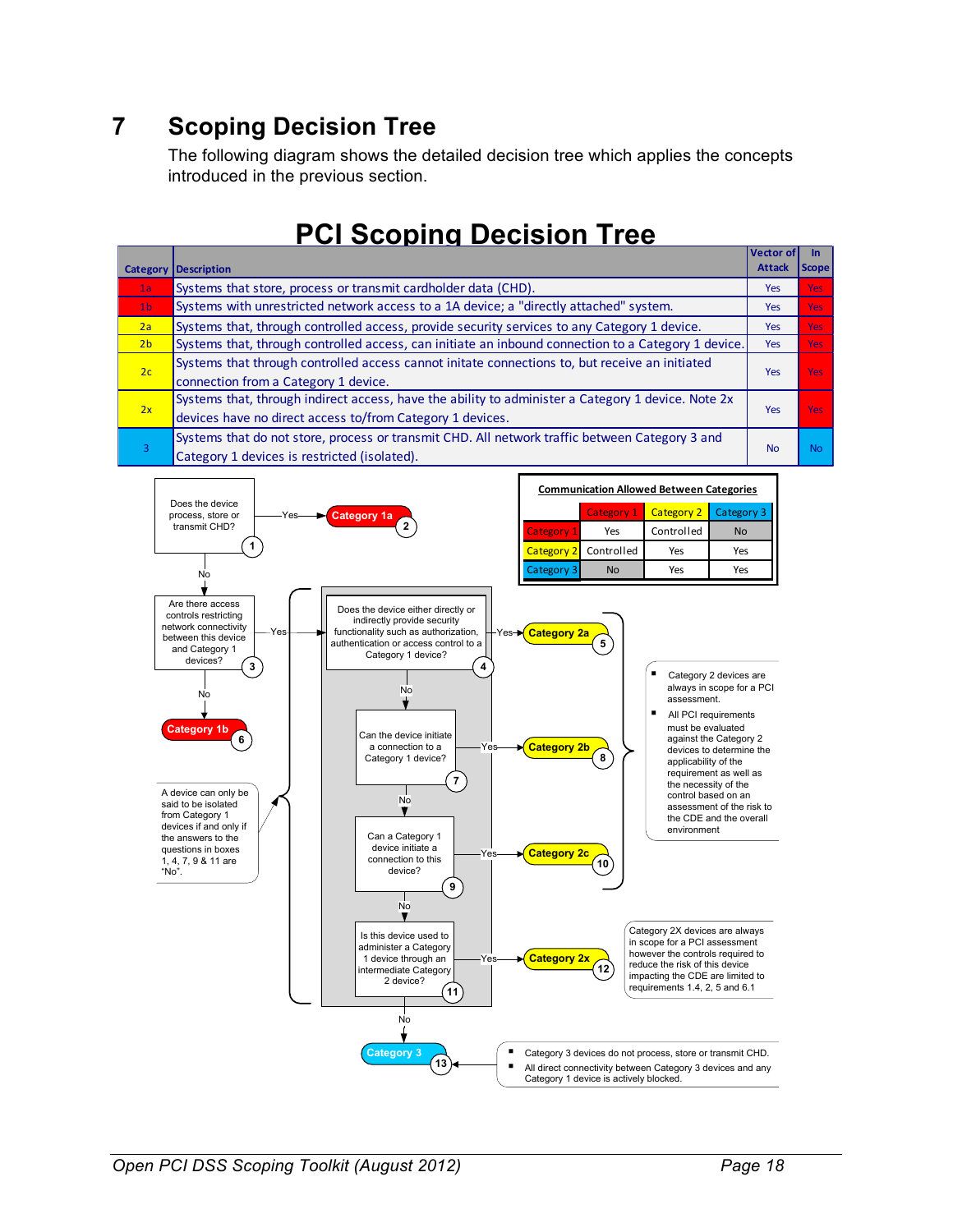# **8 Conclusion**

The PCI Community has articulated the need for further guidance to determine the correct scope of assessment. To address this need, the PCI Technology Scoping Toolkit provides a structured method for determining which system components in an organization's computing environment are within the scope of assessment.

The Toolkit also provides the basis to analyze the applicability and necessity of each PCI DSS control requirement, even though it does not prescribe which controls apply to specific system components.

The Toolkit is intended to help organizations and assessors determine an accurate scope of assessment, provide a common framework for discussing risks to cardholder data and controls that address that risk, while remaining consistent with the spirit and intent of the PCI DSS.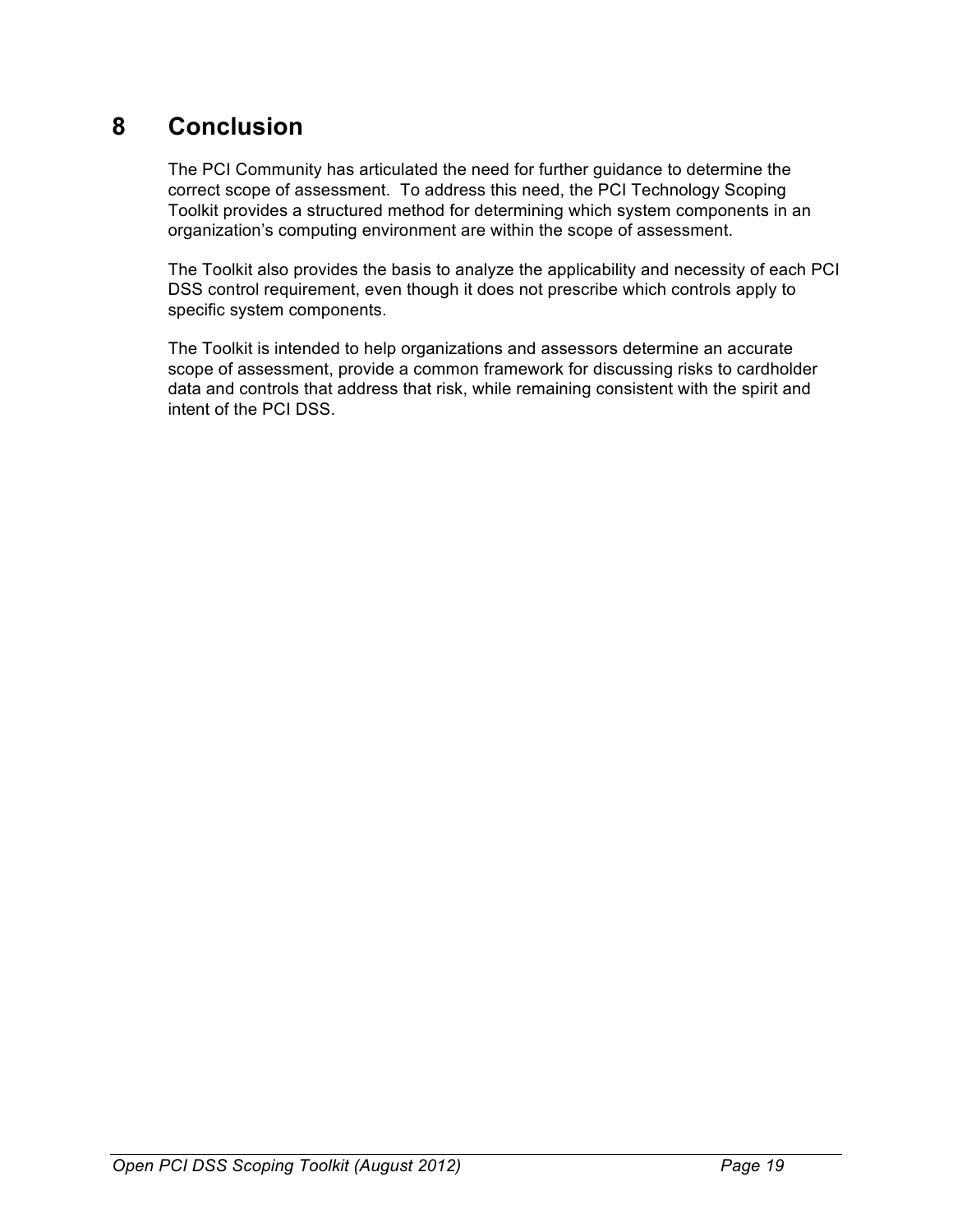# **9 Appendix A: Scoping Scenarios**

The following scenarios illustrate the application of the Toolkit. Because all environments and organizations are different; each organization should evaluate all system components in its environment using the Toolkit.

### **9.1 Scenario 1: Domain controller relied upon by a Category 1 device**



The device in question is an Active Directory domain controller (DC) providing authentication services to Server Z with CHD.

Workstation X has no CHD and does not manage a Category 1 system.

**Location of device:** Position A

#### **Network Access Controls:**

- § Firewall Y allows Authentication traffic between Workstation X and the DC in Position A.
- Firewall Y denies all other traffic between Workstation X and the DC in Position A.
- Firewall Y denies all traffic between Workstation X and Server Z.
- No other network access controls are in place.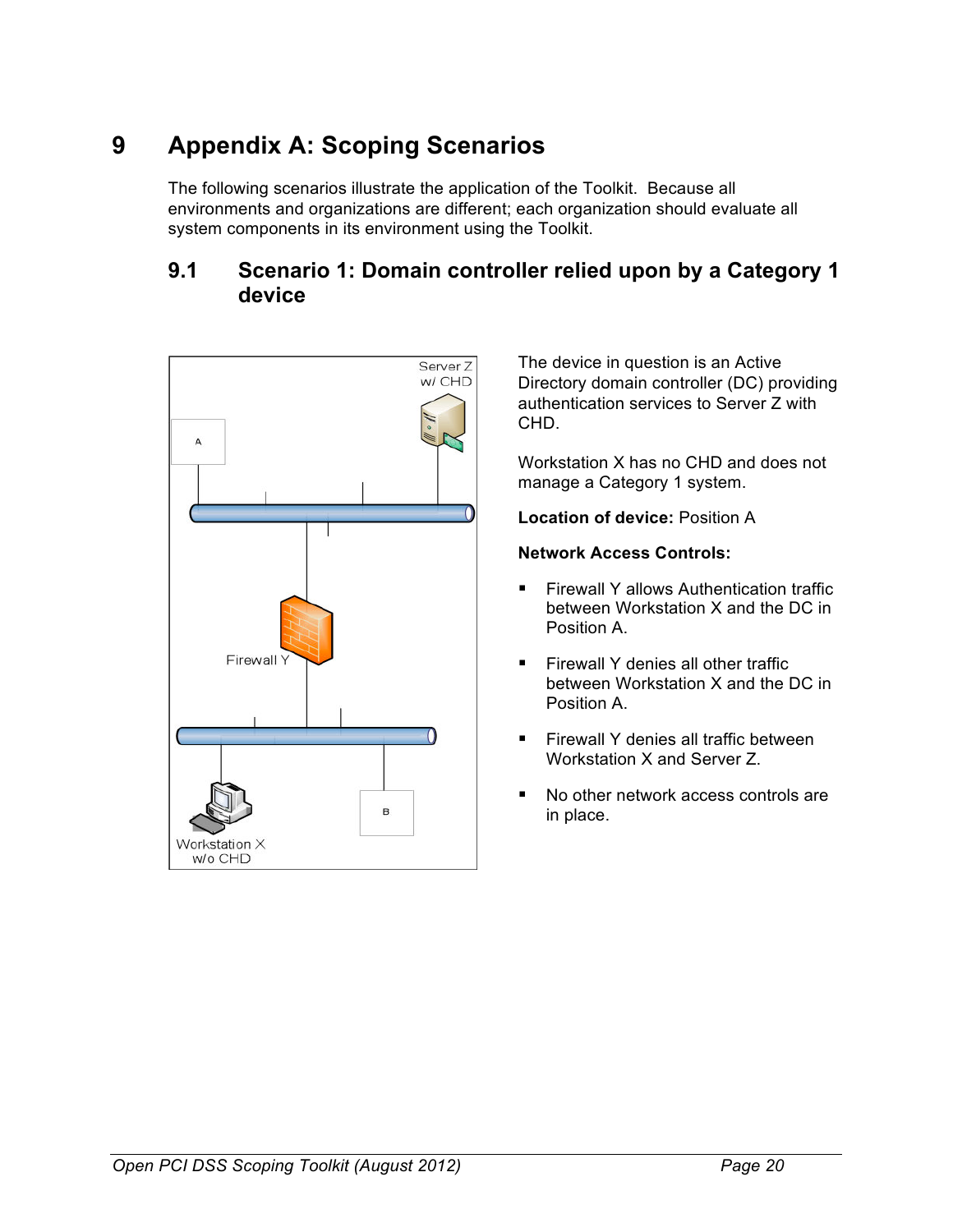### *9.1.1 Decision tree for Firewall Y*

| <b>Box</b> | <b>Answer for Box</b>                                                                  | <b>Outcome</b>     |
|------------|----------------------------------------------------------------------------------------|--------------------|
| 1          | No, Firewall Y does not process, store or transmit CHD.                                | Go to box 3        |
| 3          | Yes, Firewall Y itself provides access controls that restrict<br>network connectivity. | Go to box 4        |
| 4          | Yes, Firewall Y provides security functionality to a Category 1<br>device.             | Go to box 5        |
| 5          | Therefore Firewall Y is a Category 2a device.                                          | <b>Category 2a</b> |

### *9.1.2 Decision Tree for Server Z*

| <b>Box</b> | <b>Answer for Box</b>                             | <b>Outcome</b>     |
|------------|---------------------------------------------------|--------------------|
|            | Yes, Server Z processes, stores or transmits CHD. | Go to box 2        |
| l 2        | Therefore Server Z is a Category 1a device.       | <b>Category 1a</b> |

### *9.1.3 Decision Tree for domain controller in position A*

| <b>Box</b> | <b>Answer for Box</b>                                                          | <b>Outcome</b>     |
|------------|--------------------------------------------------------------------------------|--------------------|
|            | No, the DC does not process, store or transmit CHD.                            | Go to box 3        |
| -3         | No, the DC has no access controls restricting access to<br>Category 1 devices. | Go to box 6        |
| 6          | Therefore the DC is a Category 1b device.                                      | <b>Category 1b</b> |

### *9.1.4 Decision Tree for Workstation X*

| <b>Box</b> | <b>Answer for Box</b>                                                                                     | <b>Outcome</b>     |
|------------|-----------------------------------------------------------------------------------------------------------|--------------------|
|            | No, Workstation X does not process, store or transmit CHD.                                                | Go to box 3        |
| 3          | Yes, Firewall Y provides access controls that restricts network<br>connectivity to Category 1 devices.    | Go to box 4        |
|            | No, Workstation X does not provide services to Server Z.                                                  | Go to box 7        |
| 7          | Yes, Workstation X has the ability to initiate a connection to a<br>Category 1 device (DC in Position A). | Go to box 8        |
| 8          | Therefore Workstation X is a Category 2b device.                                                          | <b>Category 2b</b> |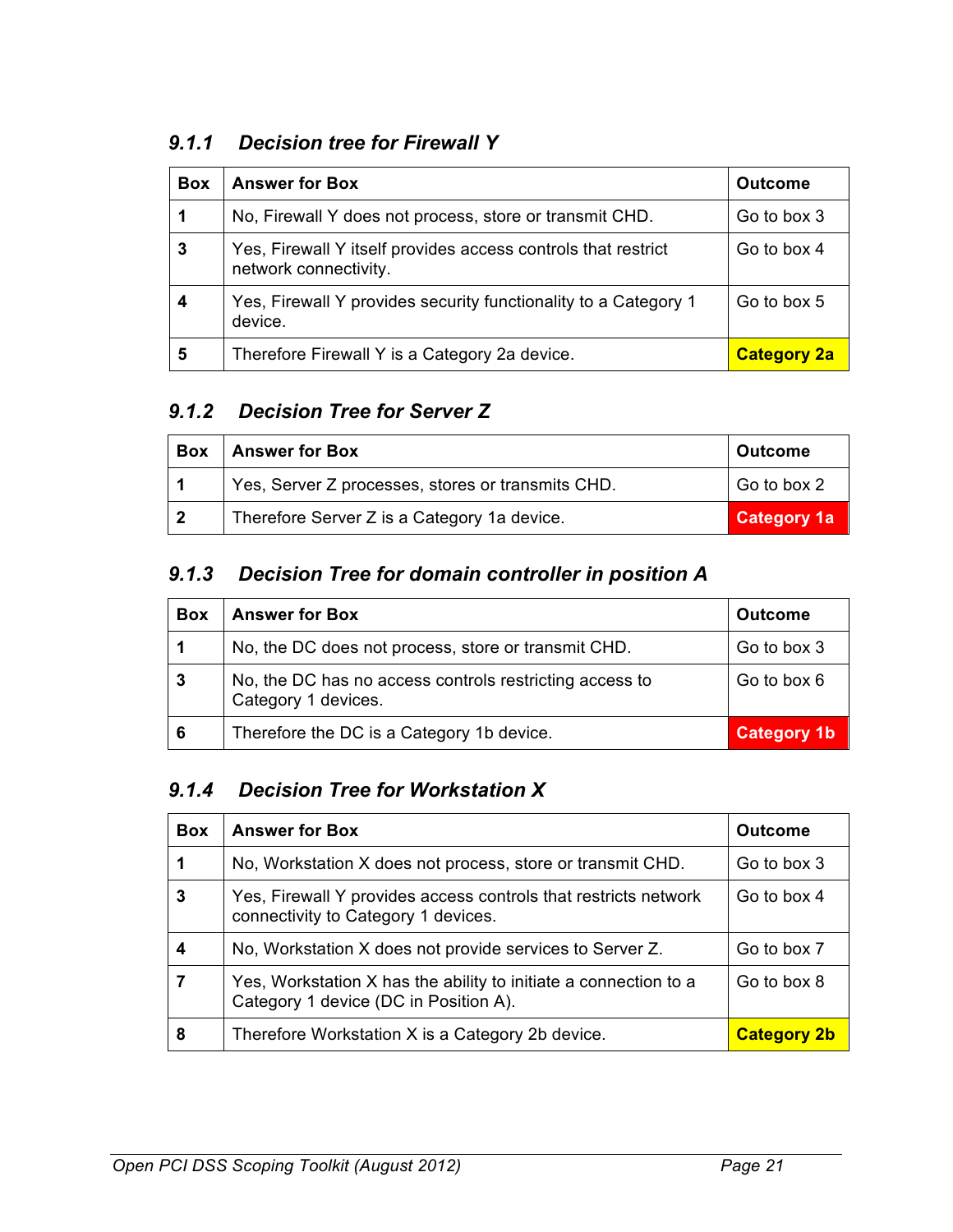### **9.2 Scenario 2: Domain controller separated from but relied upon by a Category 1 device**



The device in question is a domain controller (DC) providing authentication services to Server Z with CHD.

Workstation X has no CHD and does not manage a Category 1 system.

**Location of device:** Position B

#### **Network Access Controls:**

- **Firewall Y allows authentication traffic** between the DC in Position B and Server Z.
- Firewall Y denies all other traffic between the DC in Position B and Server Z.
- Firewall Y denies all traffic between Workstation X and Server Z.
- No other network access controls are in place.

### *9.2.1 Decision tree for Firewall Y*

| <b>Box</b> | <b>Answer for Box</b>                                                           | <b>Outcome</b>     |
|------------|---------------------------------------------------------------------------------|--------------------|
| 1          | No, Firewall Y does not process, store or transmit CHD.                         | Go to box 3        |
| 3          | Yes, Firewall Y provides access controls that restrict network<br>connectivity. | Go to box 4        |
| 4          | Yes, Firewall Y provides security functionality to a Category 1<br>device.      | Go to box 5        |
| 5          | Therefore Firewall Y is a Category 2a device.                                   | <b>Category 2a</b> |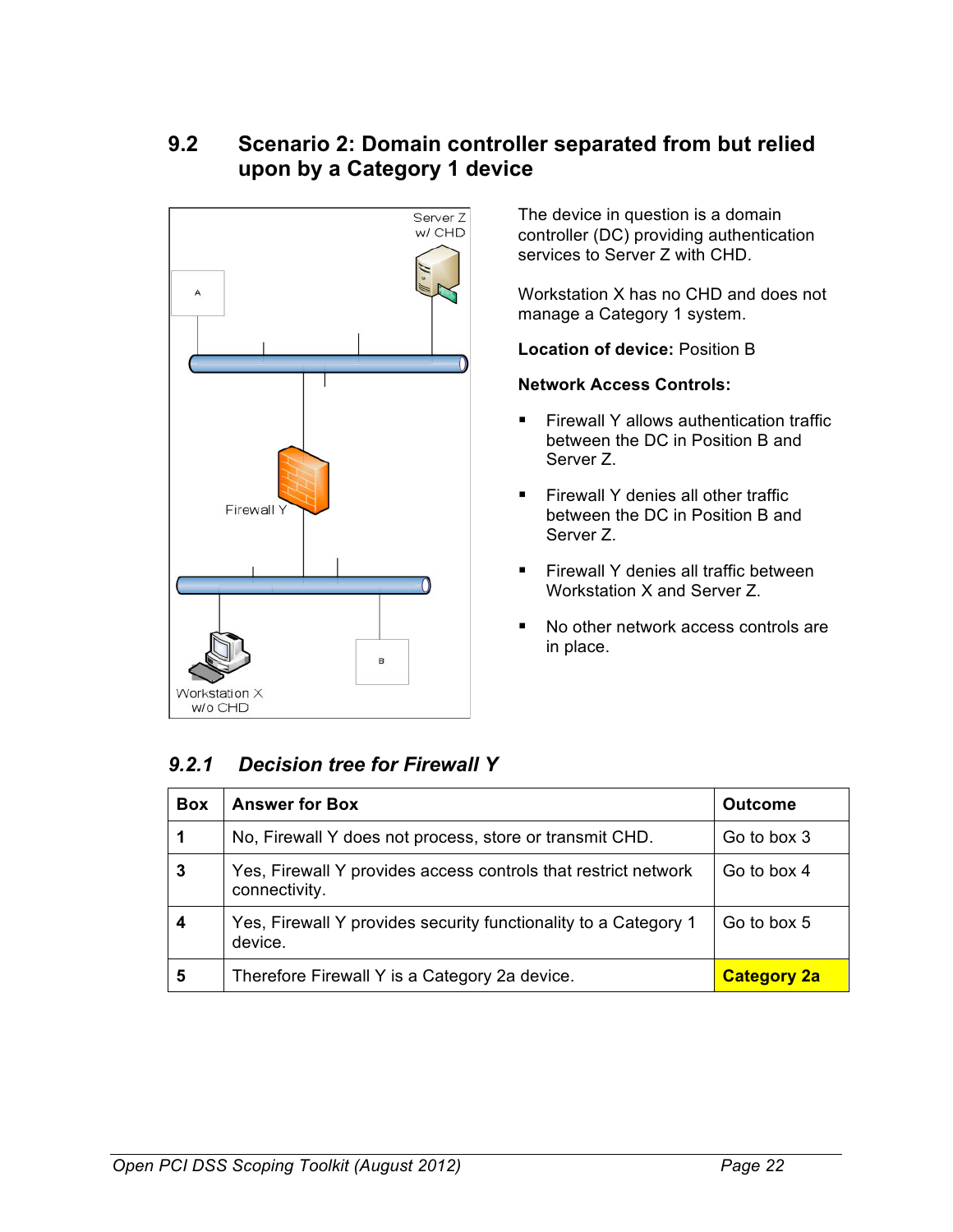### *9.2.2 Decision Tree for Server Z*

| <b>Box</b>     | <b>Answer for Box</b>                             | <b>Outcome</b>     |
|----------------|---------------------------------------------------|--------------------|
|                | Yes, Server Z processes, stores or transmits CHD. | Go to box 2        |
| $\overline{2}$ | Therefore Server Z is a Category 1a device.       | <b>Category 1a</b> |

### *9.2.3 Decision Tree for DC in position B*

| <b>Box</b> | <b>Answer for Box</b>                                                                                  | <b>Outcome</b>     |
|------------|--------------------------------------------------------------------------------------------------------|--------------------|
| 1          | No, the DC does not process, store or transmit CHD.                                                    | Go to box 3        |
| 3          | Yes, Firewall Y. provides access controls that restrict network<br>connectivity to Category 1 devices. | Go to box 4        |
| 4          | Yes, the DC provides authentication services for Server Z.                                             | Go to box 5        |
| 5          | Therefore the DC is a Category 2a device.                                                              | <b>Category 2a</b> |

### *9.2.4 Decision Tree for Workstation X*

| <b>Box</b>     | <b>Answer for Box</b>                                                                                         | <b>Outcome</b> |
|----------------|---------------------------------------------------------------------------------------------------------------|----------------|
| $\mathbf 1$    | No, Workstation X does not process, store or transmit CHD.                                                    | Go to box 3    |
| 3              | Yes, Firewall Y provides access controls that prevent access<br>between Workstation X and Category 1 devices. | Go to box 4    |
| 4              | No, Workstation X does not provide services to Server Z.                                                      | Go to box 7    |
| $\overline{7}$ | No, Firewall Y denies Workstation X from initiating a<br>connection to Server Z.                              | Go to box 9    |
| 9              | No, Firewall Y denies Server Z from initiating a connection to<br>Workstation X.                              | Go to box 11   |
| 11             | No, Workstation X does not directly or indirectly administer<br>Category 1 devices.                           | Go to box 13   |
| 13             | Therefore Workstation X is a Category 3 device.                                                               |                |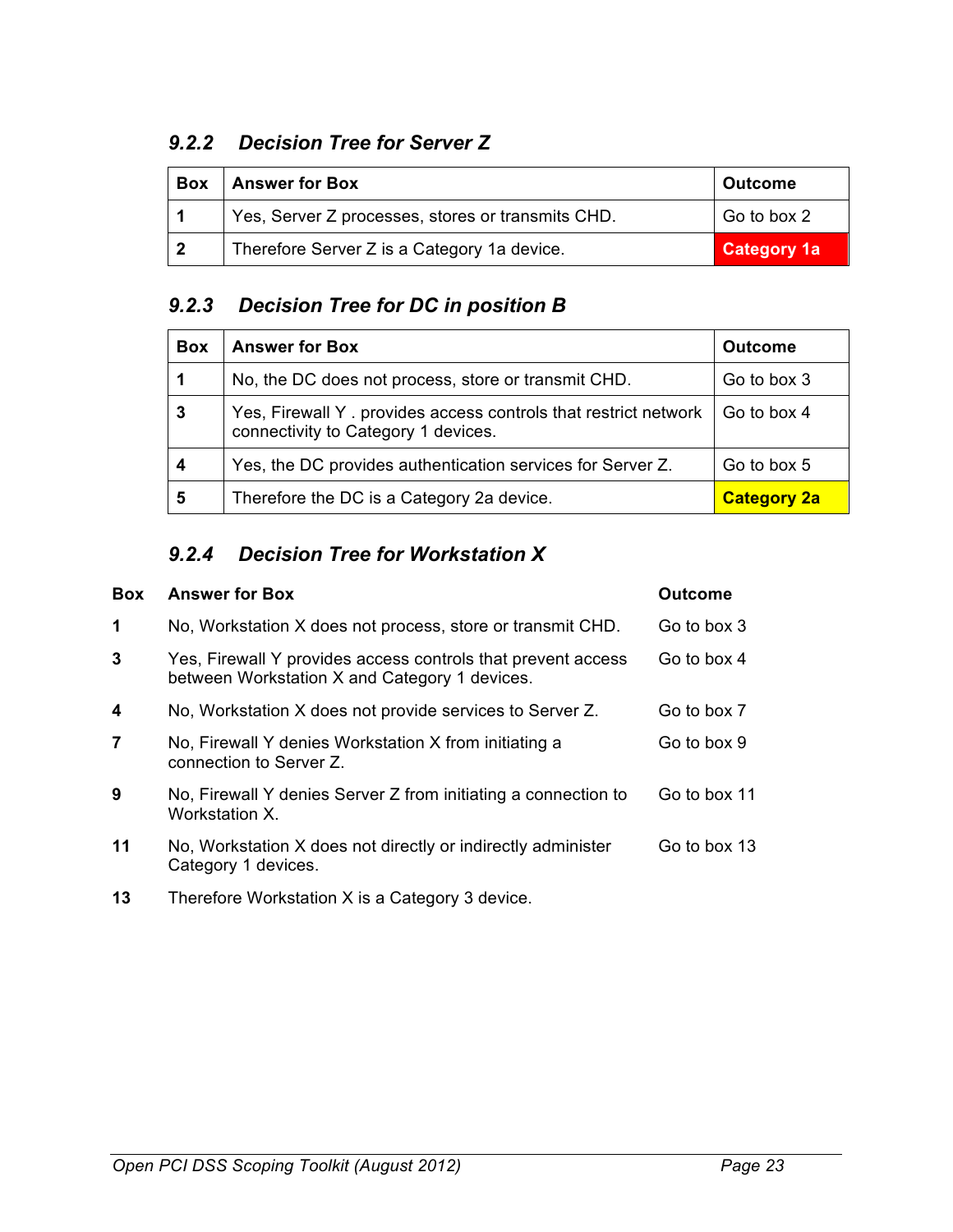### **9.3 Scenario 3: "Jump Box" login server**



The device in question is a "Jump Box" Server that allows only SSH inbound and outbound traffic. Inbound traffic is controlled by username/password. An administrator using Workstation X, SSHs to the "Jump Box" Server and then SSHs from the "Jump Box" Server to administer Server Z. Controls are in place so neither the "Jump Box" nor the administrative workstation has access to CHD.

No CHD is processed, stored or transmitted to the "Jump Box" Server or to Workstation X.

**Location of device:** Position B

#### **Network Access Controls:**

- Firewall Y allows SSH traffic only between the "Jump Box" Server and Server Z.
- Firewall Y denies all other traffic between the Linux Server and Server Z.
- Firewall Y denies all traffic between Workstation X and Server Z.
- The "Jump Box" Server denies all inbound traffic except SSH.
- No other network access controls are in place.

#### *9.3.1 Decision tree for Firewall Y*

| <b>Box</b> | <b>Answer for Box</b>                                                           | <b>Outcome</b>     |
|------------|---------------------------------------------------------------------------------|--------------------|
|            | No, Firewall Y does not process, store or transmit CHD.                         | Go to box 3        |
|            | Yes, Firewall Y provides access controls that restrict<br>network connectivity. | Go to box 4        |
|            | Yes, Firewall Y provides security functionality to a Category<br>1 device.      | Go to box 5        |
| 5          | Therefore Firewall Y is a Category 2a device.                                   | <b>Category 2a</b> |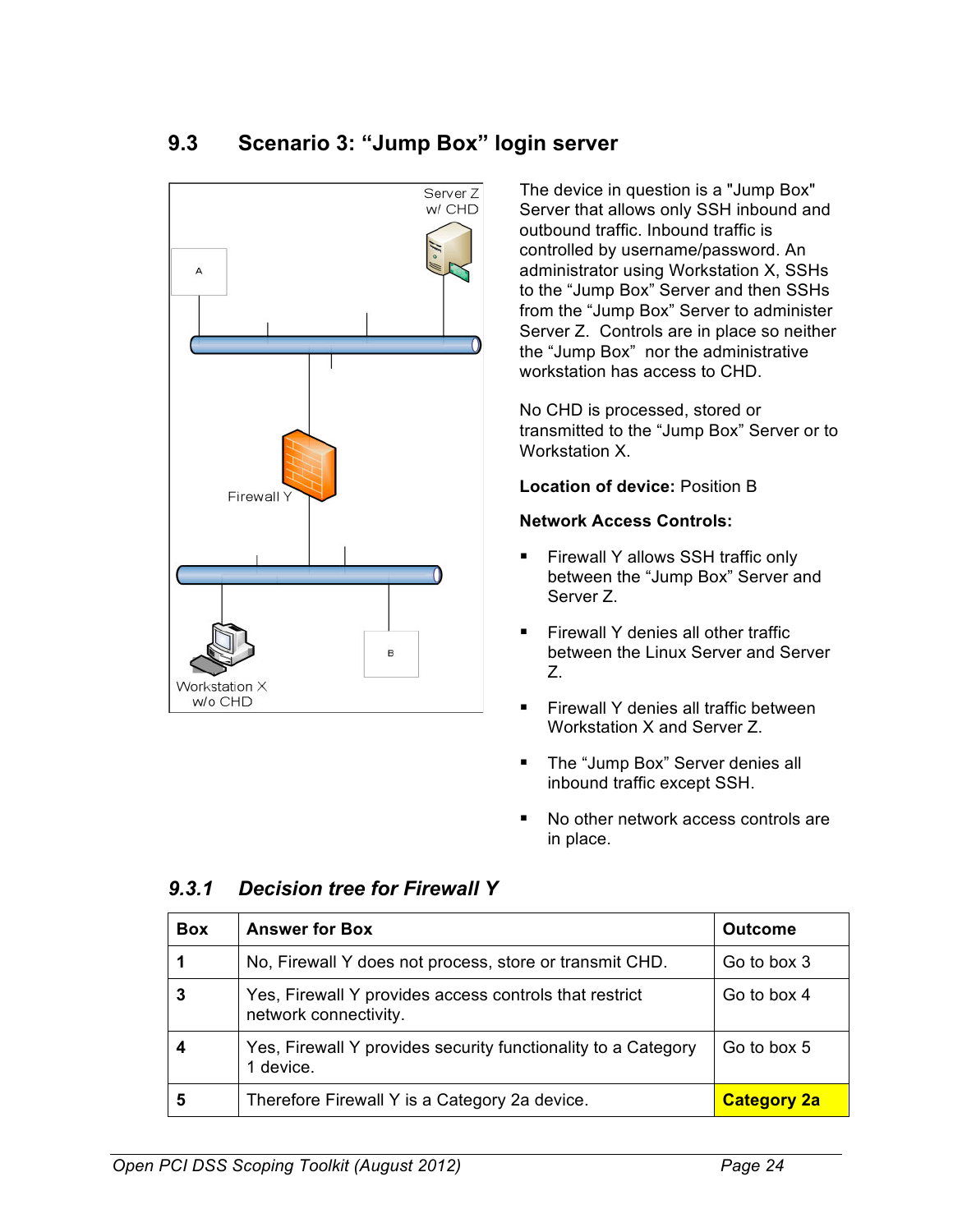### *9.3.2 Decision Tree for Server Z*

| <b>Box</b> | <b>Answer for Box</b>                            | <b>Outcome</b>     |
|------------|--------------------------------------------------|--------------------|
|            | Yes, Server Z processes, stores or transmits CHD | Go to box 2        |
| - 2        | Therefore Server Z is a Category 1a device.      | <b>Category 1a</b> |

### *9.3.3 Decision Tree for the "Jump Box" Server in position B*

| <b>Box</b> | <b>Answer for Box</b>                                                                   | <b>Outcome</b>     |
|------------|-----------------------------------------------------------------------------------------|--------------------|
|            | No, the "Jump Box" Server does process, store or transmit<br><b>CHD</b>                 | Go to box 3        |
| 3          | Yes, Firewall Y provides access controls that restrict access<br>to Category 1 devices. | Go to box 4        |
|            | No, the "Jump Box" Server does not provide authentication<br>services for Server Z.     | Go to box 7        |
|            | Yes, the "Jump Box" Server can initiate a connection to<br>Server Z.                    | Go to box 8        |
| 8          | Therefore the "Jump Box" Server is a Category 2b device.                                | <b>Category 2b</b> |

### *9.3.4 Decision Tree for Workstation X*

| <b>Box</b> | <b>Answer for Box</b>                                                                                                               | <b>Outcome</b>     |
|------------|-------------------------------------------------------------------------------------------------------------------------------------|--------------------|
| 1          | No, Workstation X does process, store or transmit CHD                                                                               | Go to box 3        |
| 3          | Yes, Firewall Y provides access controls that prevent<br>access to Category 1 devices.                                              | Go to box 4        |
| 4          | No, Workstation X does not provide services to Server Z                                                                             | Go to box 7        |
|            | No, Firewall Y denies Workstation X the ability to initiate a<br>connection to Server Z.                                            | Go to box 9        |
| 9          | No, Firewall Y denies Server Z the ability to initiate a<br>connection to Workstation X.                                            | Go to box 11       |
| 11         | Yes, Workstation X is used to administer a Category 1<br>device using an intermediate Category 2 device; the "Jump"<br>Box" Server. | Go to box 12       |
| 12         | Therefore Workstation X is a Category 2x device.                                                                                    | <b>Category 2x</b> |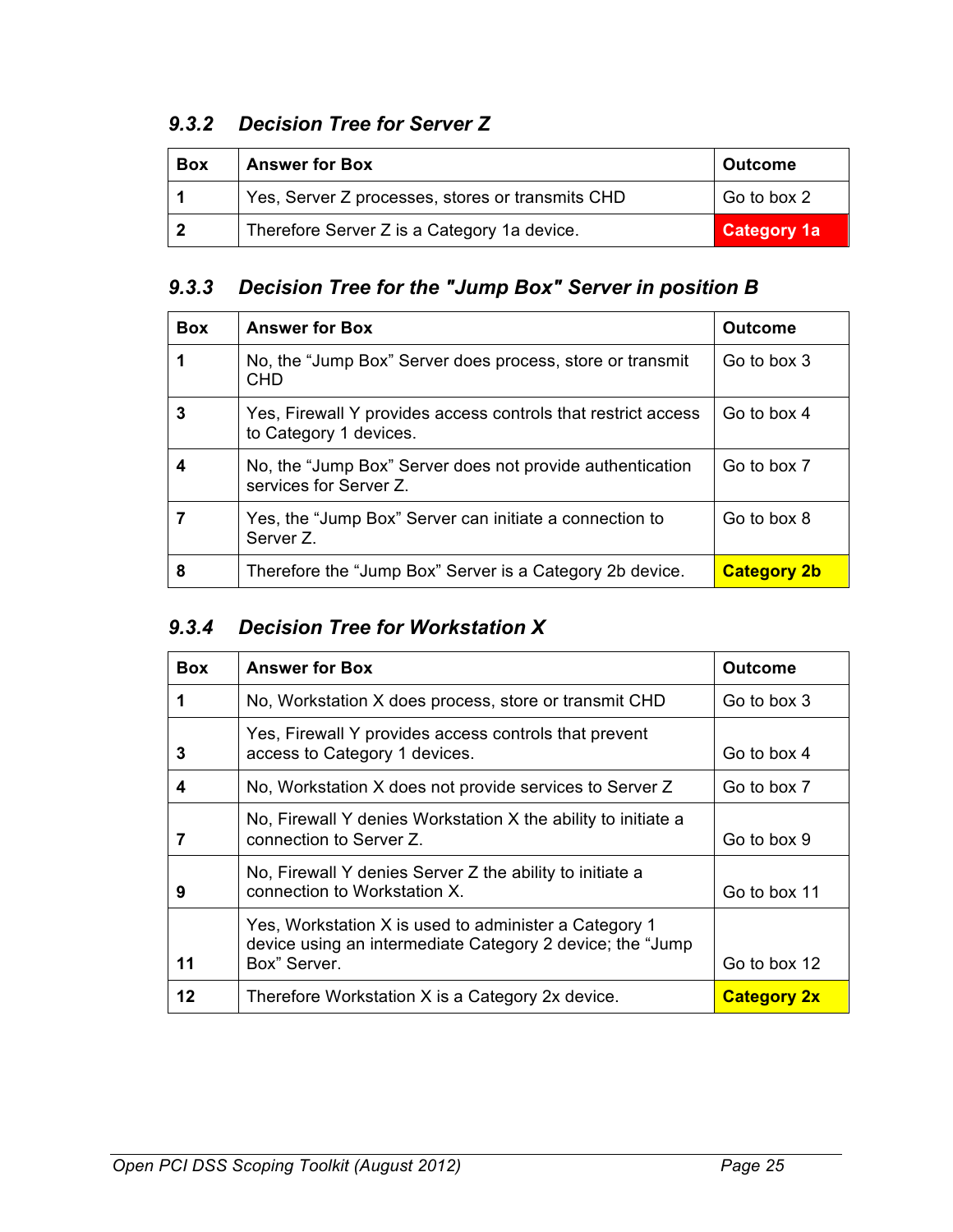### **9.4 Scenario 4: Hotel front desk workstation/dumb terminal**



The device in question is a front desk dumb terminal running a Citrix client, on which cardholder data is entered. The dumb terminal has no listening network ports, is physically secured with no access to USB, SD or flash card ports and local administrator accounts are known only to authorized administrators. All application security functionality is provided at the Citrix Server located in position A.

Workstation X is a workstation with no CHD and does not manage any CDE devices.

**Location of device:** Position B

#### **Network Access Controls:**

- Firewall Y allows only encrypted Citrix traffic between the dumb terminal client in position B and the Citrix Server in position A.
- Firewall Y denies all other traffic between the dumb terminal client and the Citrix server in position B and Server Z.
- Firewall Y denies all traffic between Workstation X and the Citrix server in position B and Server Z.
- The dumb terminal Citrix client by configuration can only connect to the Citrix service in location A. The configuration allows for no other traffic inbound or outbound.
- § No other network access controls are in place.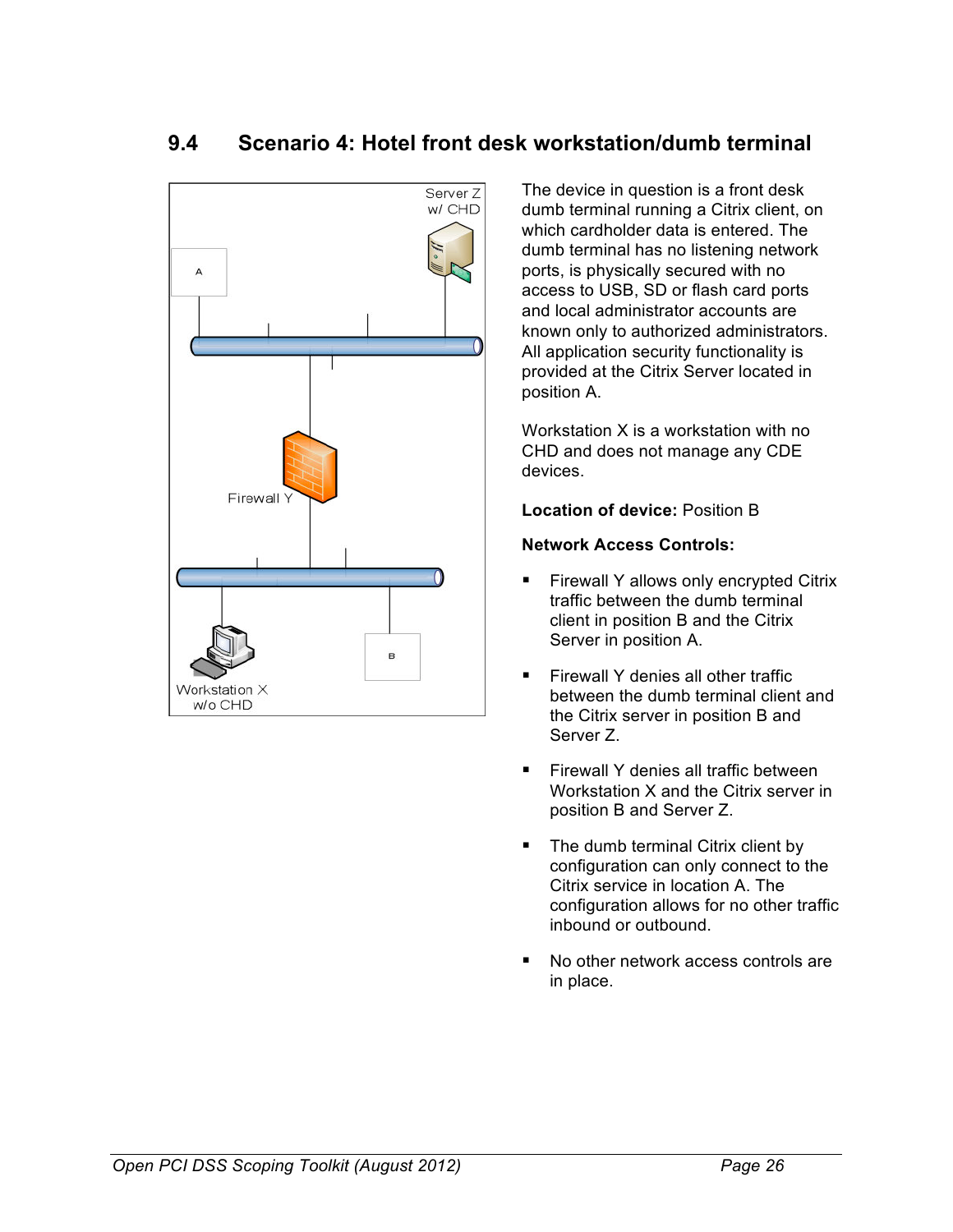### *9.4.1 Decision tree for Firewall Y*

| <b>Box</b> | <b>Answer for Box</b>                               | <b>Outcome</b>     |
|------------|-----------------------------------------------------|--------------------|
|            | Yes, Firewall Y processes, stores or transmits CHD. | Go to box 2        |
|            | Therefore Firewall Y is a Category 1a device.       | <b>Category 1a</b> |

### *9.4.2 Decision Tree for Server Z*

| Box | <b>Answer for Box</b>                             | <b>Outcome</b>     |
|-----|---------------------------------------------------|--------------------|
|     | Yes, Server Z processes, stores or transmits CHD. | Go to box 2        |
| ຳ   | Therefore Server Z is a Category 1a device.       | <b>Category 1a</b> |

### *9.4.3 Decision Tree for Citrix Server in position A*

| <b>Box</b> | <b>Answer for Box</b>                                      | <b>Outcome</b>     |
|------------|------------------------------------------------------------|--------------------|
|            | Yes, the Citrix Service processes, stores or transmits CHD | Go to box 2        |
| - 2        | Therefore the Citrix Server is a Category 1a device.       | <b>Category 1a</b> |

### *9.4.4 Decision Tree for the dumb terminal Citrix Client at position B*

| <b>Box</b> | <b>Answer for Box</b>                                                             | <b>Outcome</b> |
|------------|-----------------------------------------------------------------------------------|----------------|
|            | Yes, the dumb terminal processes, stores or transmits CHD $\parallel$ Go to box 2 |                |
| - 2        | Therefore the dumb terminal client is a Category 1a device.                       | Category 1a    |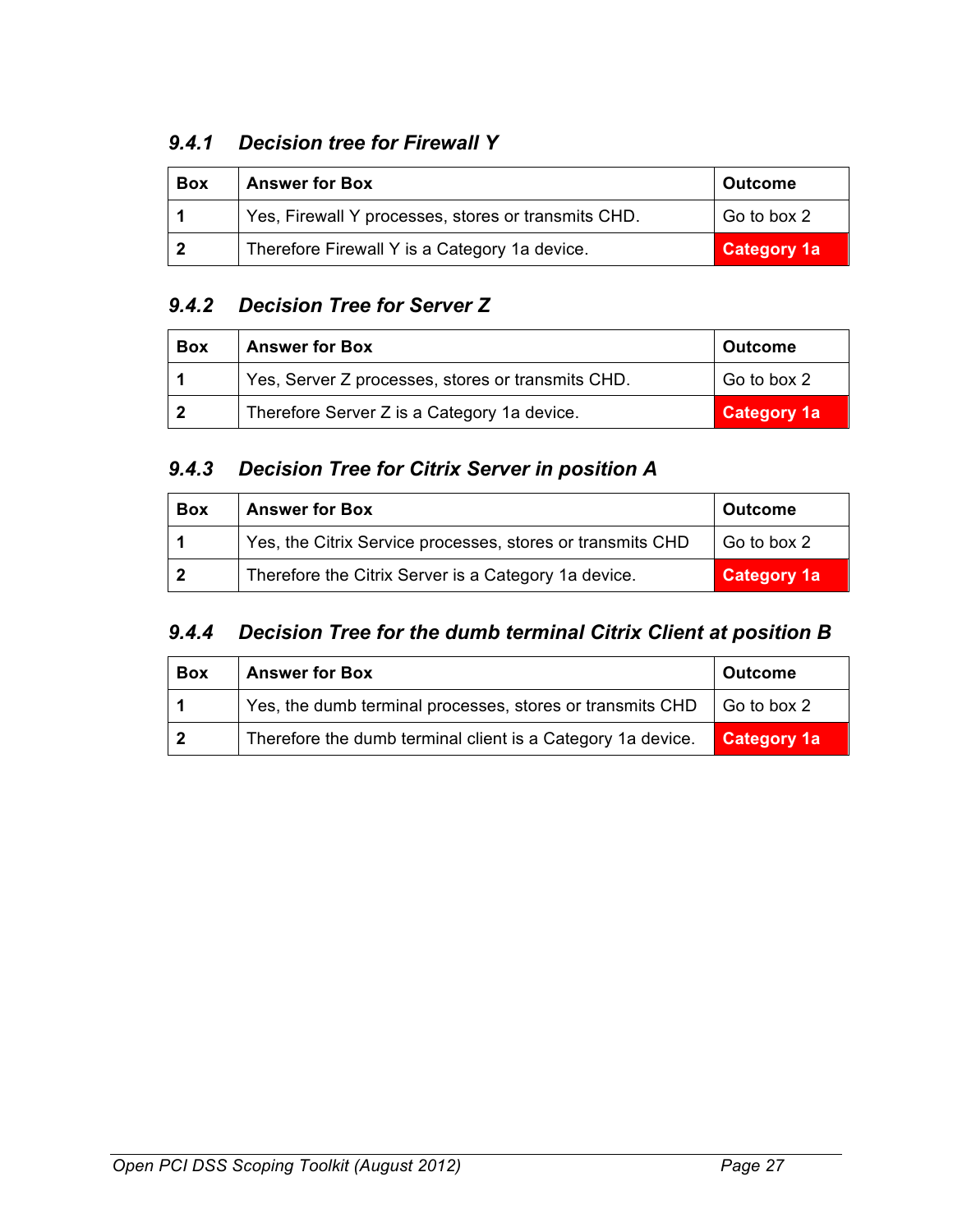| <b>Box</b>     | <b>Answer for Box</b>                                                                                                                                                                                                                                                                                                                                                       | <b>Outcome</b>    |
|----------------|-----------------------------------------------------------------------------------------------------------------------------------------------------------------------------------------------------------------------------------------------------------------------------------------------------------------------------------------------------------------------------|-------------------|
| 1              | No, Workstation X does not process, tore, or transmit CHD.                                                                                                                                                                                                                                                                                                                  | Go to box 3       |
| 3              | Yes, Firewall Y provides access controls that prevent<br>access to the Virtual Application Server and Server V. The<br>fact that the virtual terminal has no active listing ports and<br>thus cannot accept inbound initiated connections is an<br>isolation control. Also, the dumb terminal can only<br>communicate with the Virtual Application Server in position<br>Α. | Go to box 4       |
| 4              | No, Workstation X does not provide services to Category 1<br>systems.                                                                                                                                                                                                                                                                                                       | Go to box 7       |
| $\overline{7}$ | No, Firewall Y denies Workstation X from initiating a<br>connection to the Citrix Server and Server Z.<br>Note: No listening network ports on dumb terminal.                                                                                                                                                                                                                | Go to box 9       |
| 9              | No, Firewall Y denies the Citrix Server and Server Z from<br>initiating a connection to Workstation X.<br><b>Note:</b> The dumb terminal is only allowed to communicate<br>with Citrix Server via encrypted session.                                                                                                                                                        | Go to box 11      |
| 11             | No, Workstation X does not directly or indirectly administer<br>Category 1 devices.                                                                                                                                                                                                                                                                                         | Go to box 13      |
| 13             | Therefore Workstation X is a Category 3 device.                                                                                                                                                                                                                                                                                                                             | <b>Category 3</b> |

## *9.4.5 Decision Tree for Workstation X*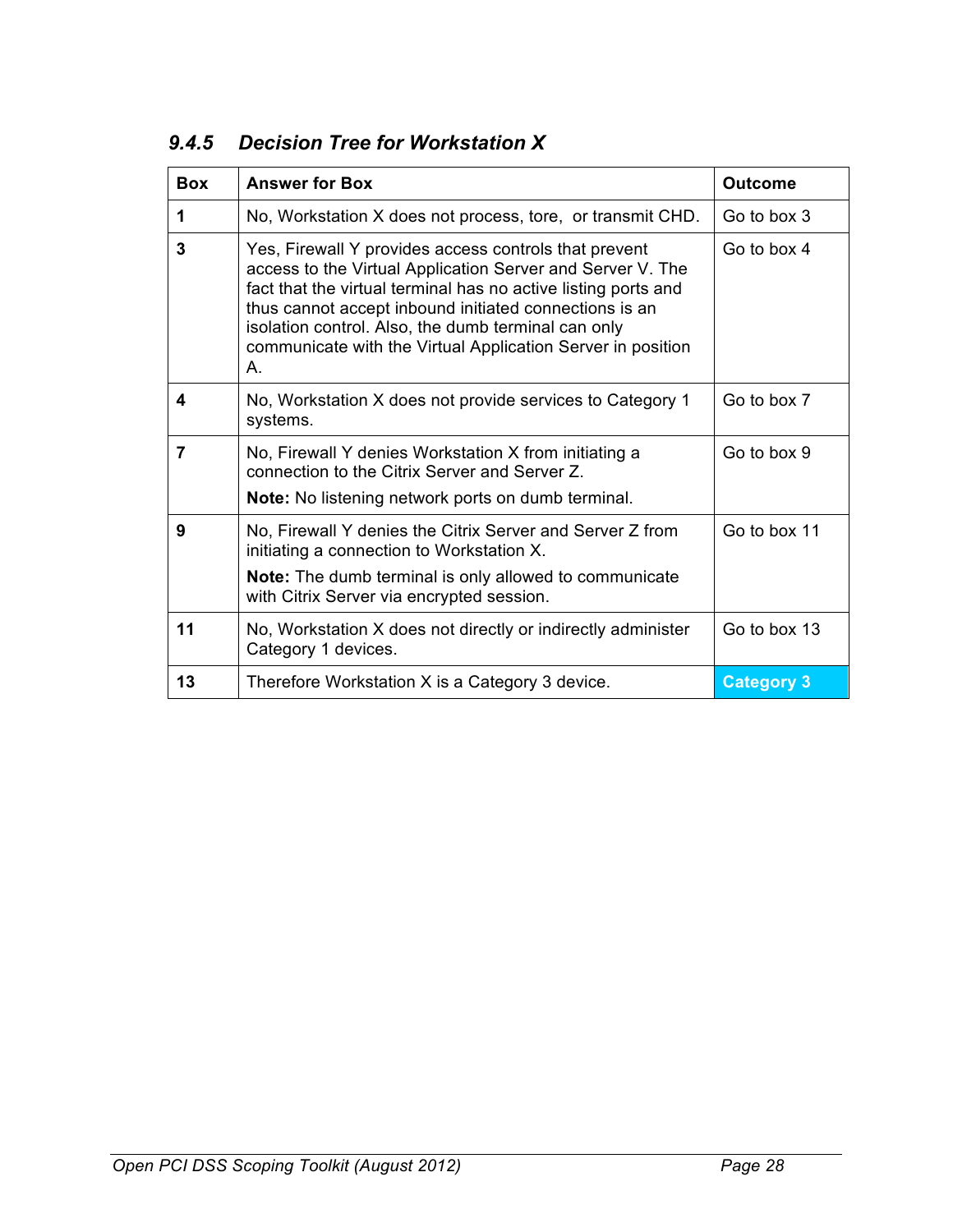### **9.5 Scenario 5: Segmented general user workstation on corporate network segment**



The device in question is a general user workstation on the corporate network that does not store, process, or transmit CHD. The workstation also does not access any resources in the CDE.

Workstation X is a Customer Service Representative workstation used to process credit card payments.

Server Z is a server running a payment application processing credit card payment transactions.

**Location of device:** Position B

#### **Network Access Controls:**

- § Firewall Y allows CHD transaction data between Workstation X and Server Z
- § Firewall Y denies all other traffic between Workstation X and Server Z
- Firewall Y denies all traffic between General User Workstation in Position B and Server Z
- § Firewall Y denies all traffic between General User Workstation in Position B and Workstation X.
- No other network access controls are in place.

#### *9.5.1 Decision tree for Firewall Y*

| <b>Box</b> | <b>Answer for Box</b>                               | <b>Outcome</b>     |
|------------|-----------------------------------------------------|--------------------|
|            | Yes, Firewall Y processes, stores or transmits CHD. | Go to box 2        |
| - 2        | Therefore Firewall Y is a Category 1a device.       | <b>Category 1a</b> |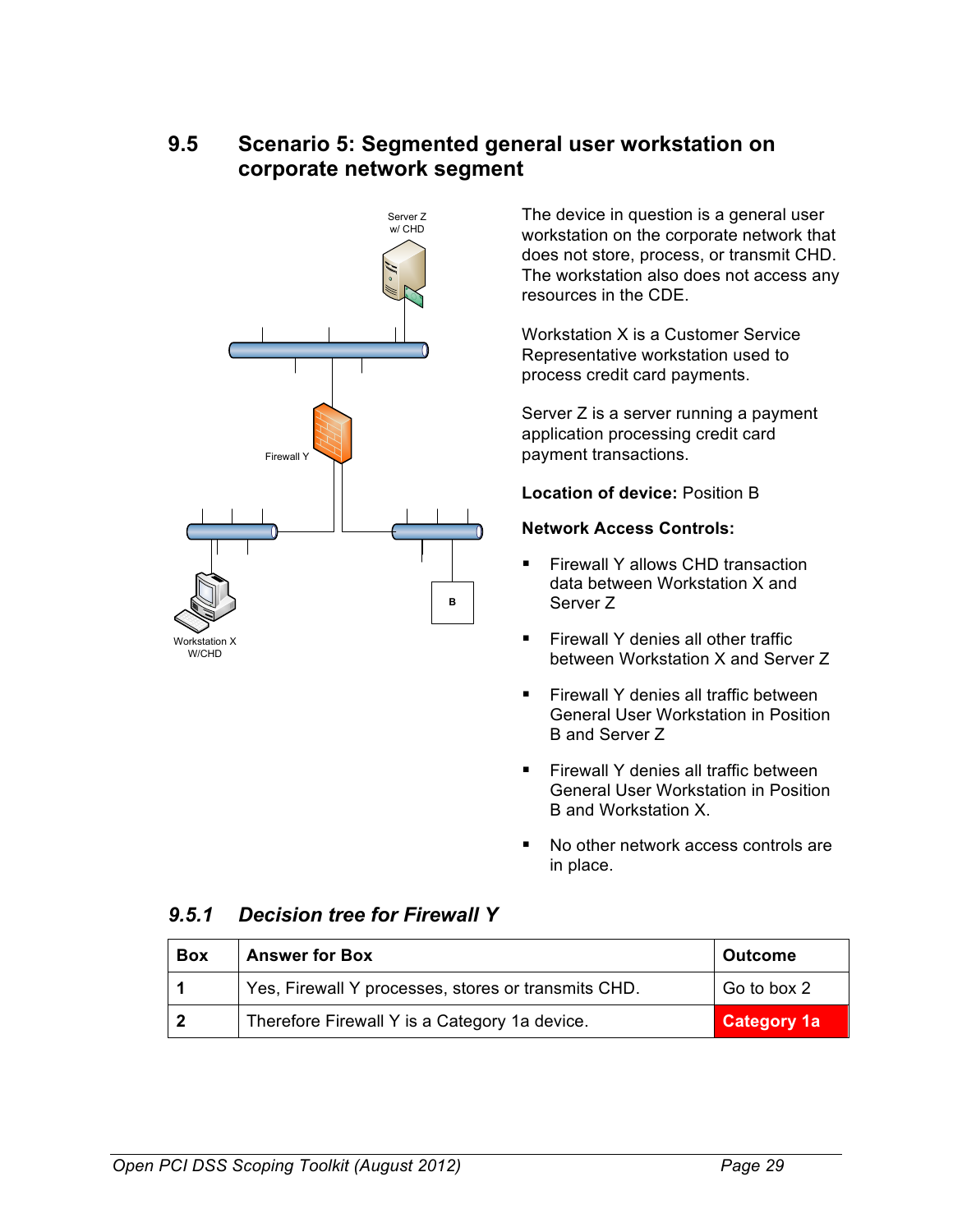### *9.5.2 Decision Tree for Server Z*

| <b>Box</b> | <b>Answer for Box</b>                             | <b>Outcome</b>     |
|------------|---------------------------------------------------|--------------------|
|            | Yes, Server Z processes, stores or transmits CHD. | Go to box 2        |
| - 2        | Therefore Server Z is a Category 1a device.       | <b>Category 1a</b> |

### *9.5.3 Decision Tree for Workstation X*

| <b>Box</b> | <b>Answer for Box</b>                                | <b>Outcome</b>     |
|------------|------------------------------------------------------|--------------------|
|            | Yes, Workstation X process, stores or transmits CHD. | Go to box 2        |
| - 2        | Therefore Workstation X is a Category 1a device.     | <b>Category 1a</b> |

### *9.5.4 Decision Tree for General User Workstation in position B*

| <b>Box</b> | <b>Answer for Box</b>                                                                                                  | <b>Outcome</b>    |
|------------|------------------------------------------------------------------------------------------------------------------------|-------------------|
| 1          | No, General User Workstation does not process, store or<br>transmit CHD.                                               | Go to box 3       |
| 3          | Yes, General User Workstation is isolated from both<br>Workstation X and Server Z.                                     | Go to box 4       |
|            | <b>Note:</b> The access control lists on Firewall Y contain the<br>infectious nature of the firewall.                  |                   |
| 4          | No, General User Workstation does not provide services to<br>Workstation X or Server Z.                                | Go to box 7       |
| 7          | No, Firewall Y denies General User Workstation from<br>initiating a connection to both Workstation X and Server Z.     | Go to box 9       |
| 9          | No, Firewall Y denies both Workstation X and Server Z and<br>from initiating a connection to General User Workstation. | Go to box 11      |
| 11         | No, Workstation X does not directly or indirectly administer<br>Category 1 devices.                                    | Go to box 13      |
| 13         | Therefore Workstation X is a Category 3 device.                                                                        | <b>Category 3</b> |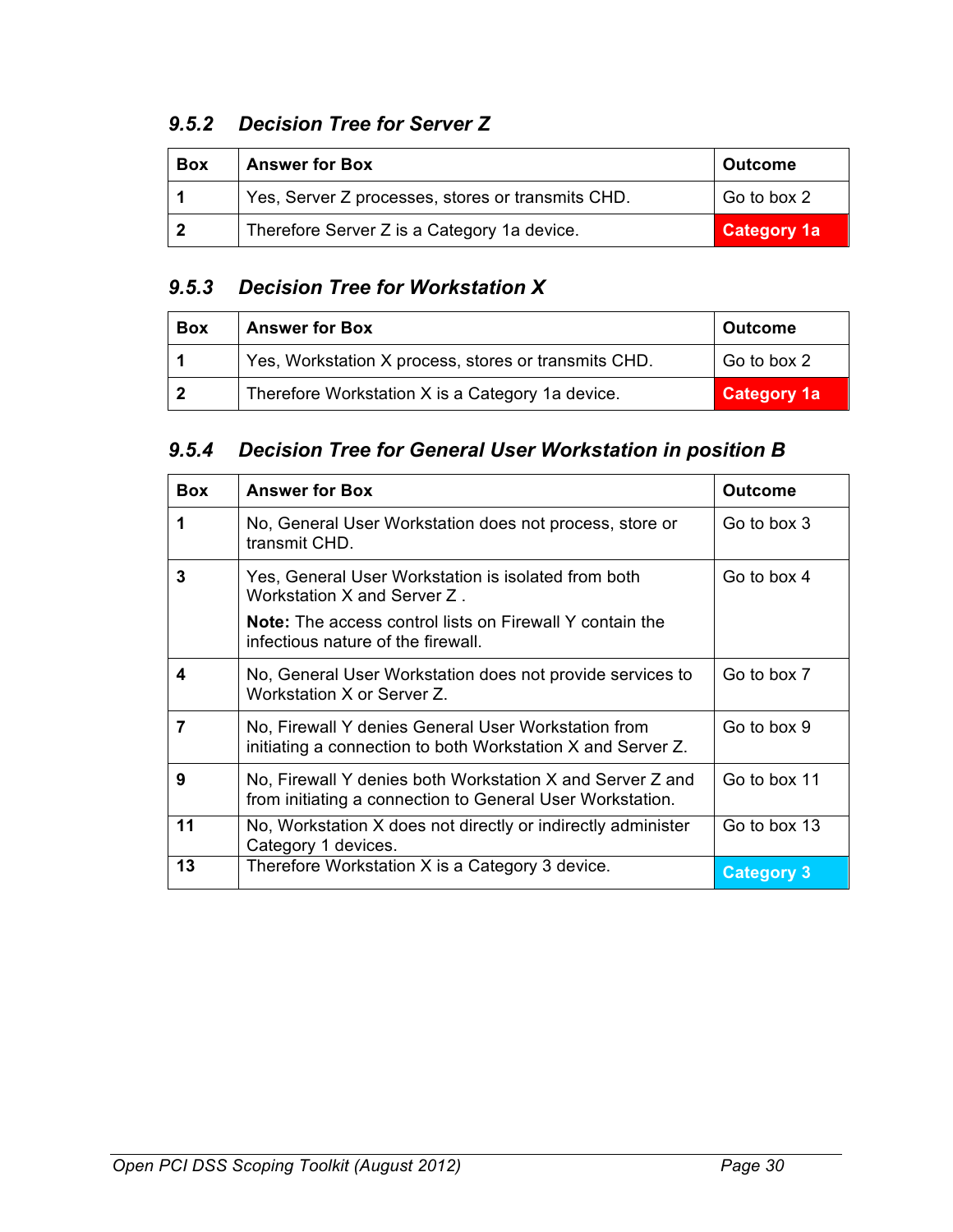### **9.6 Scenario 6: General user workstation on corporate network segment**



The device in question is a general user workstation on the corporate network in Position A that does not access to CHD and does not access any resources in the CDE.

Workstation X is an administrative workstation used to manage the File Integrity Monitoring (FIM) server. It does not have access to CHD or any resources in the CDE.

The File Integrity Monitoring (FIM) server provides FIM services to Server Z with CHD.

**Location of device:** Position A

#### **Network Access Controls:**

- Firewall Y allows FIM traffic data between FIM Server and Server Z.
- Firewall Y denies all traffic between Workstation X and Server Z.
- Firewall Y denies all traffic between Workstation in Position A and Server Z.
- No other network access controls are in place.

| <b>Box</b> | <b>Answer for Box</b>                                                           | <b>Outcome</b>     |
|------------|---------------------------------------------------------------------------------|--------------------|
|            | No, Firewall Y does not process, store or transmit CHD.                         | Go to box 3        |
| 3          | Yes, Firewall Y provides access controls that restrict<br>network connectivity. | Go to box 4        |
| 4          | Yes, Firewall Y provides security functionality to a . Category<br>1 device.    | Go to box 5        |
| 5          | Therefore Firewall Y is a Category 2a device.                                   | <b>Category 2a</b> |

### *9.6.1 Decision tree for Firewall Y*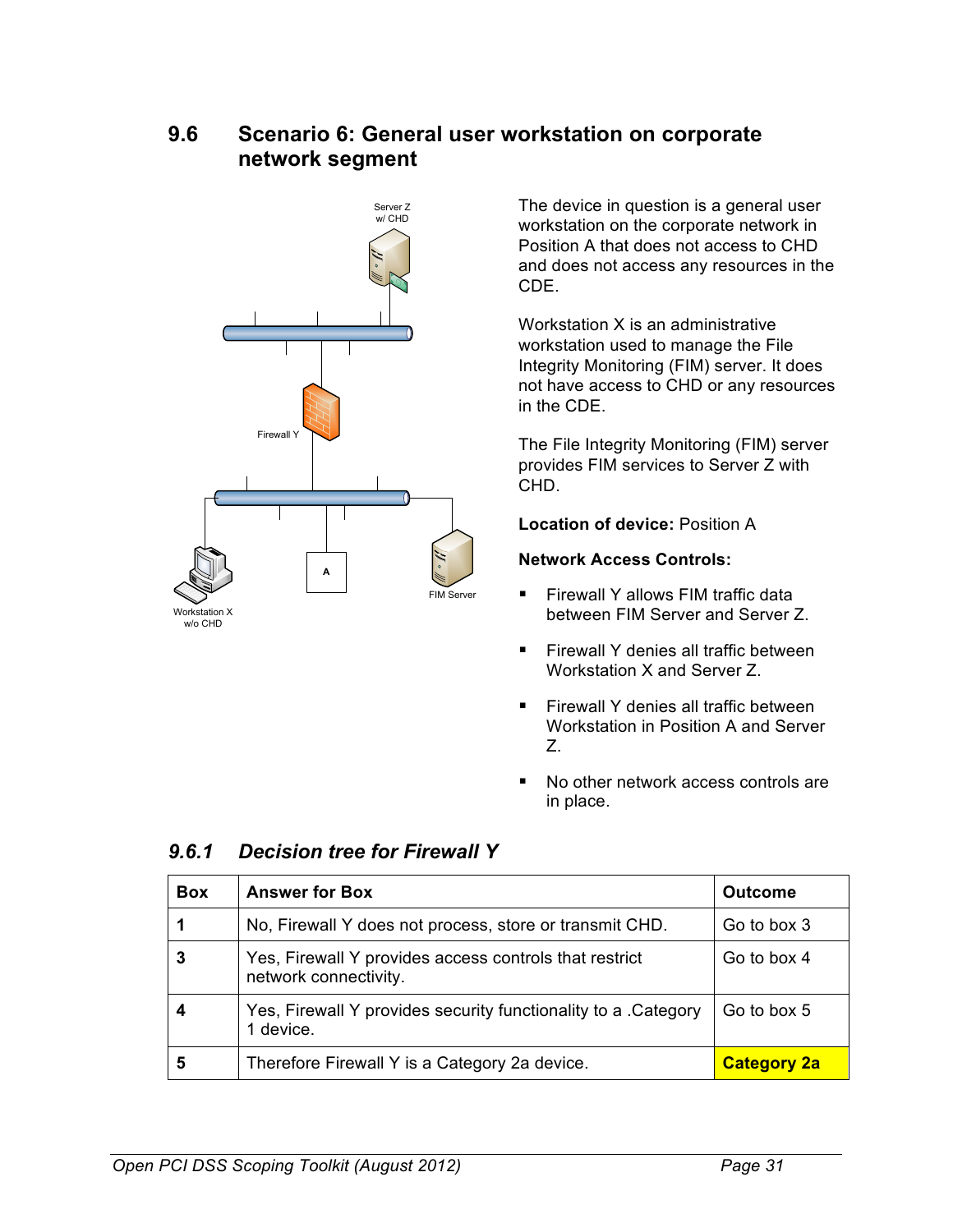### *9.6.2 Decision Tree for Server Z*

| <b>Box</b> | <b>Answer for Box</b>                         | <b>Outcome</b>     |
|------------|-----------------------------------------------|--------------------|
|            | Yes, Server Z process, store or transmit CHD. | Go to box 2        |
|            | Therefore Server Z is a Category 1a device.   | <b>Category 1a</b> |

### *9.6.3 Decision tree for FIM Server*

| <b>Box</b> | <b>Answer for Box</b>                                                                             | <b>Outcome</b>     |
|------------|---------------------------------------------------------------------------------------------------|--------------------|
|            | No, FIM Server does not process, store or transmit CHD.                                           | Go to box 3        |
|            | Yes, access controls are in place to control access between<br>FIM Server and Category 1 devices. | Go to box 4        |
| 4          | Yes, FIM Server provides security services to Server Z.                                           | Go to box 5        |
| 5          | Therefore FIM Server is a Category 2a device.                                                     | <b>Category 2a</b> |

### *9.6.4 Decision Tree for Workstation X*

| <b>Box</b> | <b>Answer for Box</b>                                                                           | <b>Outcome</b>    |
|------------|-------------------------------------------------------------------------------------------------|-------------------|
| 1          | No, Workstation X does not process, store or transmit CHD.                                      | Go to box 3       |
| 3          | Yes, Workstation X is isolated from Category 1 devices.                                         | Go to box 4       |
| 4          | No, Workstation X does not provide security services to<br>Category 1 devices.                  | Go to box 7       |
|            | No, Workstation X does not have the ability to initiate a<br>connection to a Category 1 device. | Go to box 9       |
| 9          | No, a Category 1 device cannot initiate a connection to<br>Workstation X.                       | Go to box 11      |
| 11         | No, Workstation X does not directly or indirectly administer<br>Category 1 devices.             | Go to box 13      |
| 13         | Therefore Workstation X is a Category 3 device.                                                 | <b>Category 3</b> |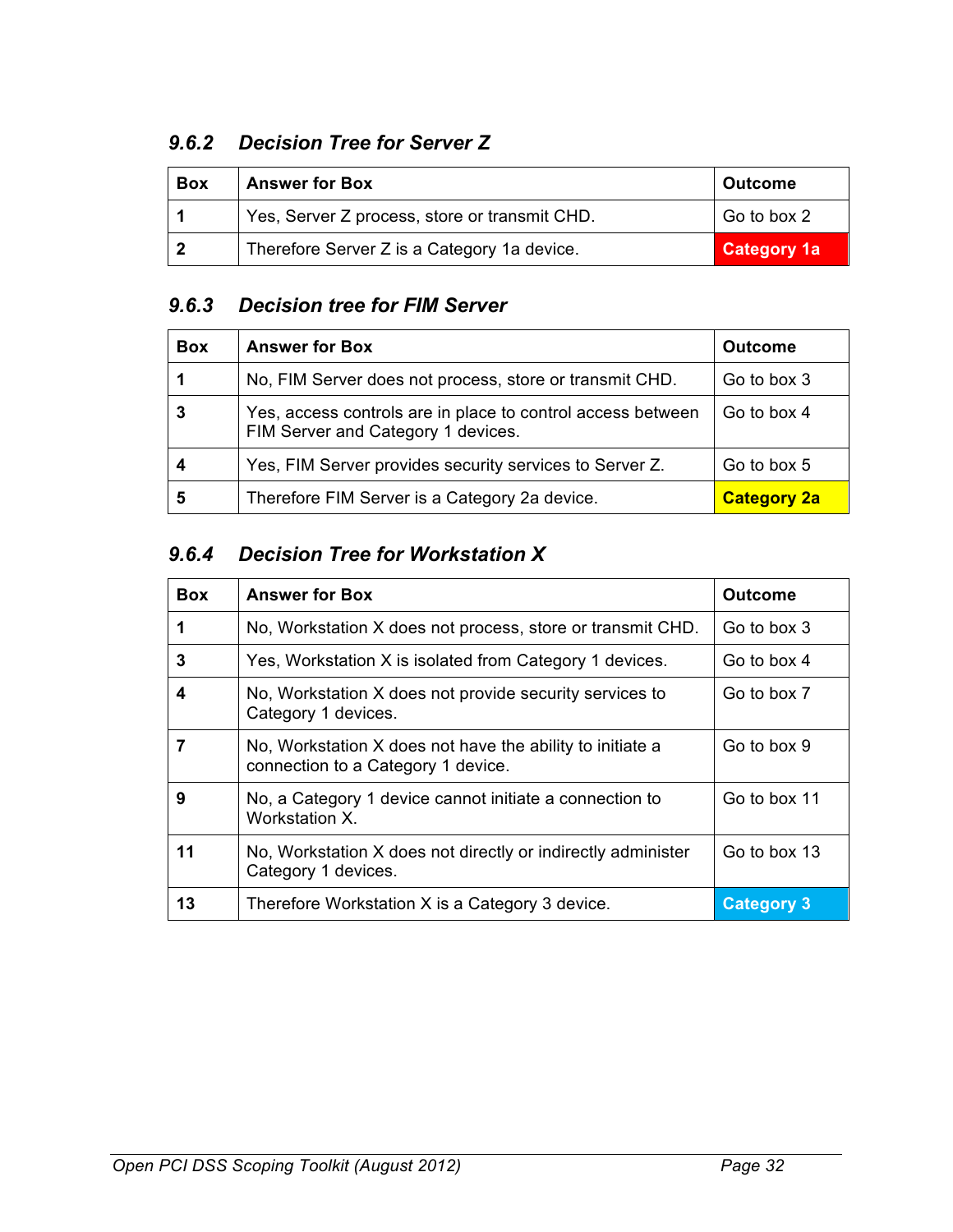| <b>Box</b> | <b>Answer for Box</b>                                                                                 | <b>Outcome</b>    |
|------------|-------------------------------------------------------------------------------------------------------|-------------------|
| 1          | No, General User Workstation does not process, store or<br>transmit CHD.                              | Go to box 3       |
| 3          | Yes, General User Workstation is isolated from Category 1<br>devices.                                 | Go to box 4       |
| 4          | No, General User Workstation does not provide security<br>services to Category 1 devices.             | Go to box 7       |
| 7          | No, Firewall Y denies General User Workstation from<br>initiating a connection to Category 1 devices. | Go to box 9       |
| 9          | No, Firewall Y denies Server Z from initiating a connection<br>to General User Workstation.           | Go to box 11      |
| 11         | No, Workstation X does not directly or indirectly administer<br>Category 1 devices.                   | Go to box 13      |
| 13         | General User Workstation is a Category 3 device.                                                      | <b>Category 3</b> |

*9.6.5 Decision Tree for General User Workstation in position A*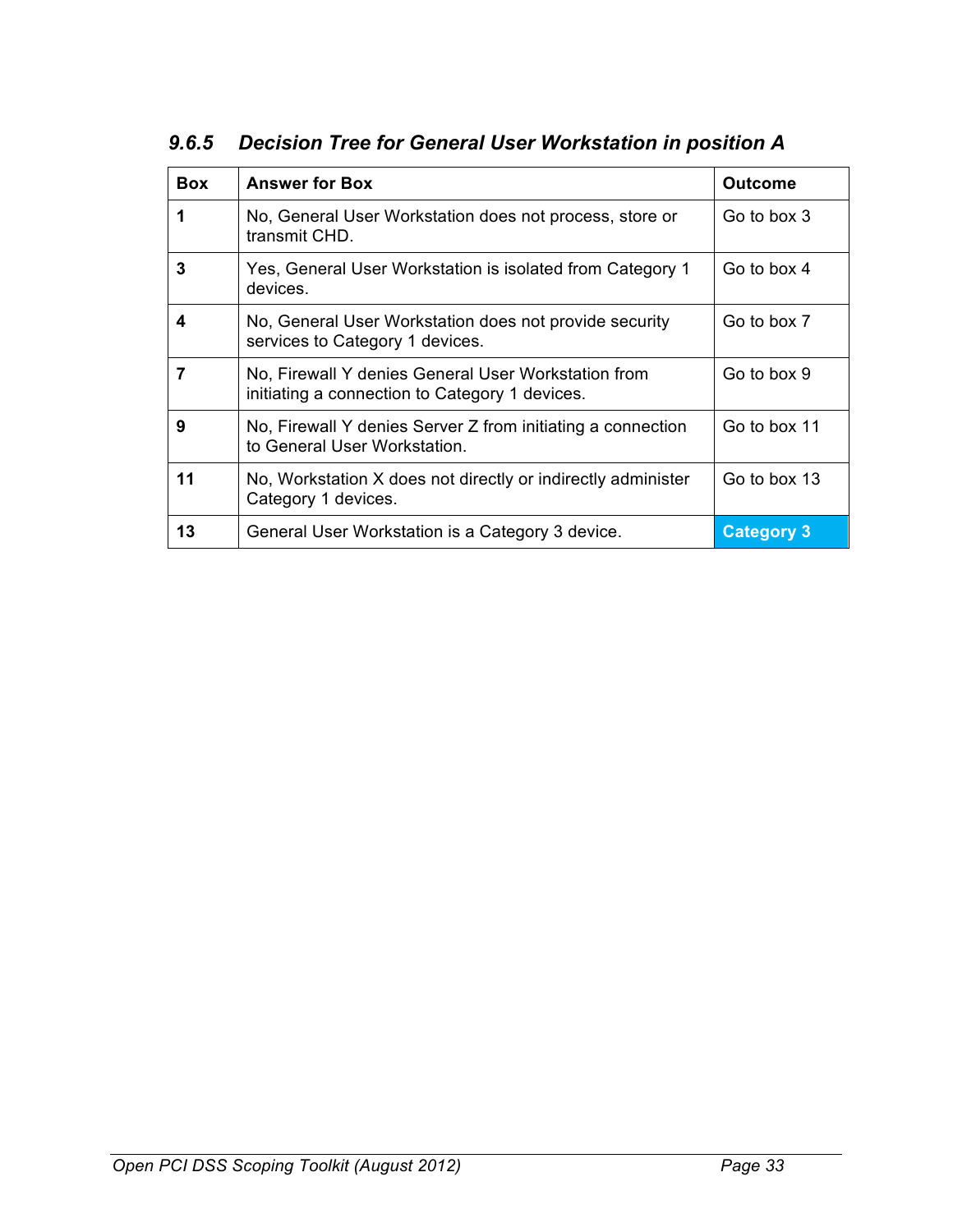### **9.7 Scenario 7: Patch Management Server on corporate network segment**



The device in question is a patch management server on the corporate network that manages patching for workstations on the corporate network. The patch management server does not access to CHD and does not access any resources in the CDE.

Workstation X is an administrative workstation used to manage the operating system and application on Server Z in the CDE but does not have access to CHD.

Server Z is a database server in the CDE that stores CHD.

**Location of device:** Position A

#### **Network Access Controls:**

- Firewall Y allows RDP traffic from Workstation X and Server Z.
- Firewall Y denies all traffic between Patch Management Server in Position A and Server Z.
- No other network access controls are in place.

### *9.7.1 Decision tree for Firewall Y*

| <b>Box</b> | <b>Answer for Box</b>                                                           | <b>Outcome</b>     |
|------------|---------------------------------------------------------------------------------|--------------------|
|            | No, Firewall Y does not process, store or transmit CHD.                         | Go to box 3        |
| 3          | Yes, Firewall Y provides access controls that restrict<br>network connectivity. | Go to box 4        |
|            | Yes, Firewall Y provides security functionality to a Category<br>1 device.      | Go to box 5        |
| 5          | Therefore Firewall Y is a Category 2a device.                                   | <b>Category 2a</b> |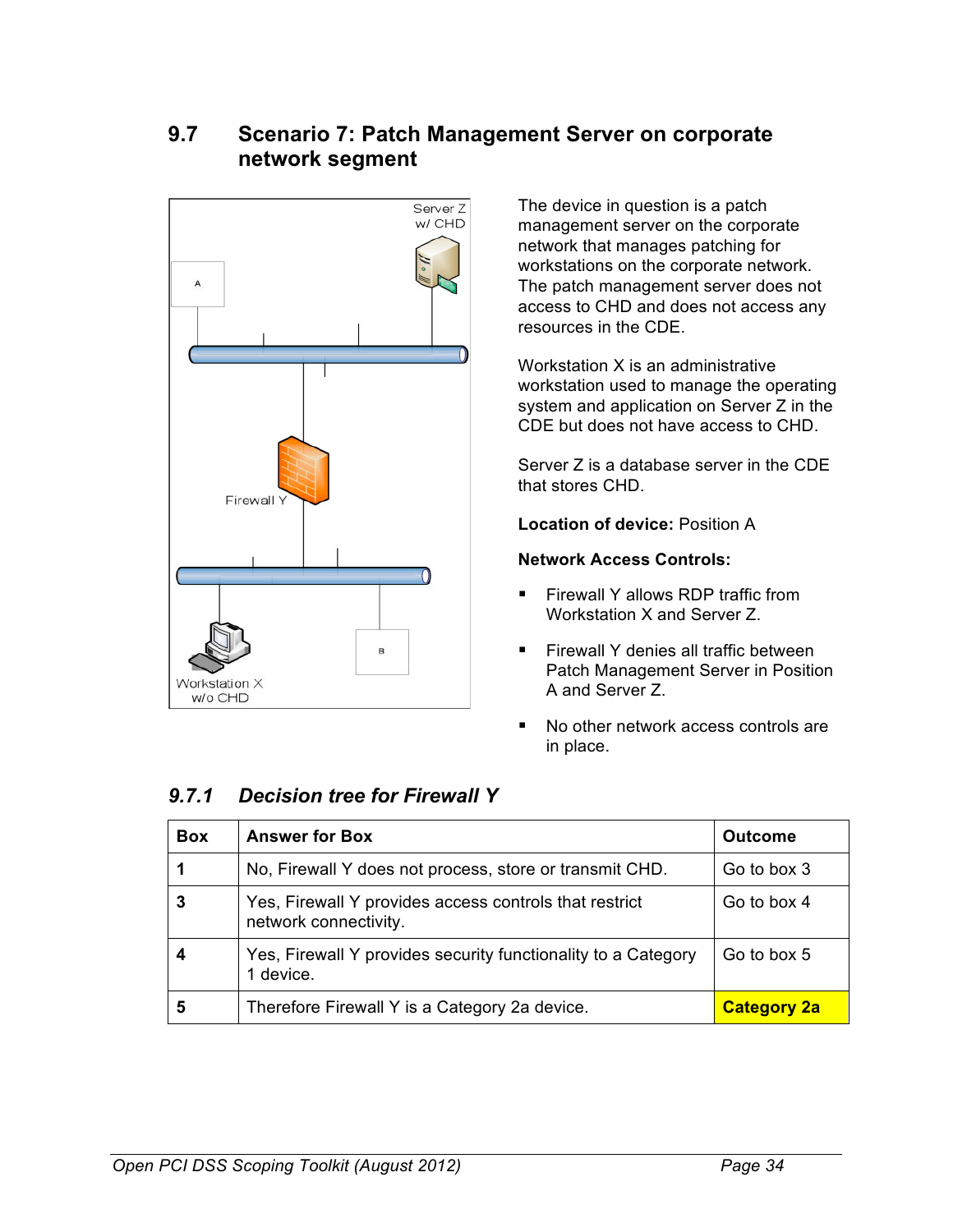### *9.7.2 Decision Tree for Server Z*

| <b>Box</b> | <b>Answer for Box</b>                             | <b>Outcome</b>     |
|------------|---------------------------------------------------|--------------------|
|            | Yes, Server Z processes, stores or transmits CHD. | Go to box 2        |
|            | Therefore Server Z is a Category 1a device.       | <b>Category 1a</b> |

### *9.7.3 Decision Tree for Workstation X*

| <b>Box</b> | <b>Answer for Box</b>                                                                                 | <b>Outcome</b>     |
|------------|-------------------------------------------------------------------------------------------------------|--------------------|
|            | No, Workstation X does not process, store or transmit CHD.                                            | Go to box 3        |
| 3          | Yes, Firewall Y provides access controls that restrict<br>network connectivity to Category 1 devices. | Go to box 4        |
|            | No, Workstation X does not provide security services to<br>Category 1 devices.                        | Go to box 7        |
|            | Yes, Workstation X has the ability to initiate a connection to<br>a Category 1 device.                | Go to box 8        |
| 8          | Therefore Workstation X is a Category 2b device.                                                      | <b>Category 2b</b> |

### *9.7.4 Decision Tree for Patch Management Server in position A*

| <b>Box</b> | <b>Answer for Box</b>                                                                                    | <b>Outcome</b>    |
|------------|----------------------------------------------------------------------------------------------------------|-------------------|
| 1          | No, Patch Management Server does not process, store or<br>transmit CHD.                                  | Go to box 3       |
| 3          | Yes, Patch Management Server is isolated from Category 1<br>devices.                                     | Go to box 4       |
| 4          | No, General User Workstation does not provide security<br>services to Category 1 devices.                | Go to box 7       |
| 7          | No, Firewall Y denies the Patch Management Server from<br>initiating a connection to Category 1 devices. | Go to box 9       |
| 9          | No, Firewall Y denies Server Z from initiating a connection<br>to General User Workstation.              | Go to box 11      |
| 11         | No, Workstation X does not directly or indirectly administer<br>Category 1 devices.                      | Go to box 13      |
| 13         | Therefore General User Workstation is a Category 3 device.                                               | <b>Category 3</b> |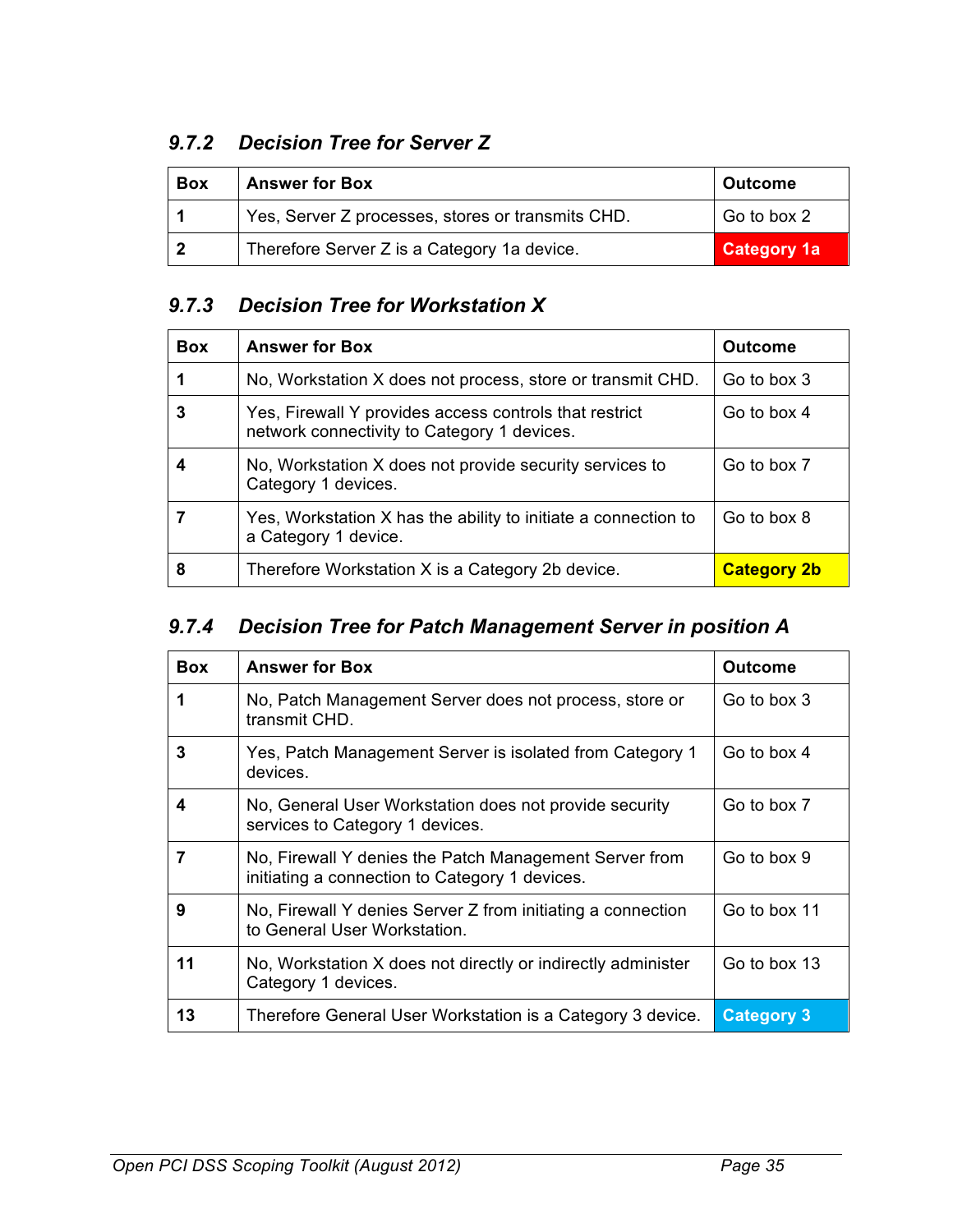# **10 Appendix B: Frequently Asked Questions**

#### **10.1 Can a system component end up in more than one scoping category?**

No. The scoping categories are all mutually exclusive, so a system component can only belong to one category or sub-category.

#### **10.2 Why are there so many Category 2 sub-categories, if they are all in the scope of assessment?**

The Category 2a, 2b, 2c and 2x each have a different type of risk they pose to cardholder data, which an organization can use to evaluate the necessity and applicability of PCI DSS controls.

#### **10.3 Why doesn't the Toolkit specify which PCI DSS control requirements apply for each sub-category?**

The Toolkit states that all applicable PCI DSS controls are required for Category 1 and 2a system components and that no PCI DSS controls are required for Category 3 system components.

However, because every organization and CDE is unique, it would impossible to provide more specific guidance on which PCI DSS controls are required for every type of Category 2b, 2c and 2x system component. The Toolkit does provide the basis for an organization and its assessor to discuss what the relevant risks are and the controls required to mitigate them.

#### **10.4 Is it true that Scenario 4 concludes that a view-only dumb terminal that displays CHD is not a Category 2 device, but is a Category 1 device?**

Yes. Because cardholder data is being entered into the dumb terminal, it is "processing" cardholder data and is therefore subject to all of the PCI DSS requirements.

As a Category 1 system component, all other system components that do not have isolation or controlled access will become "infected," causing them to become a Category 1b system component.

In order to restrict other workstations on the same network from being "infected," the dumb terminals must be isolated (e.g., using a host-based or network-based firewalls, etc.). Scenario 4 states that no listening ports are open on the dumb terminal. The firewall enforces this restriction.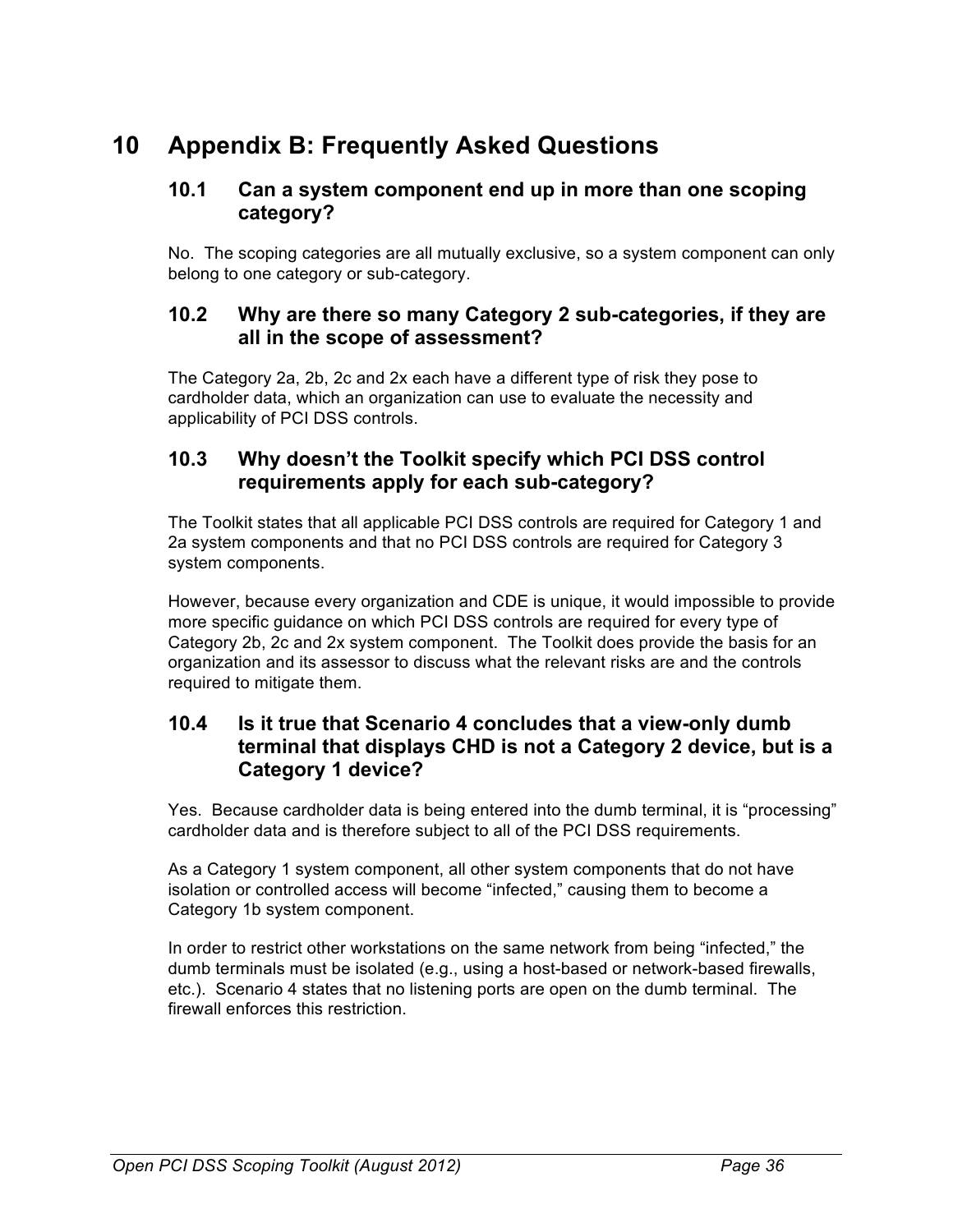#### **10.5 I have a Category 2 system component that is "connected to" the CDE, but it does not pose any risk to the CDE. Can I now make it Category 3 system component?**

No. The system component is Category 2 because it is has controlled access to the CDE. Consequently, an organization changing the system component to Category 3 violates the Toolkit category definitions and would result in a scoping error.

However, if through a risk assessment, an organization confirms that there are sufficient controls that adequately mitigate the risk of compromising the CDE, then no additional controls are required. The results of the risk assessment must be documented to present a rationalization for controls applied to the specific Category 2 device. The assessor then must validate your risk assessment and confirm the control rationalization.

Note that Category 2a system components require all applicable DSS controls. If it can be rationalized that not all DSS controls are required, then it is likely that the system component is not actually Category 2a.

#### **10.6 The Toolkit repeatedly states that for Category 2x system components, such as administrative workstations, not all PCI DSS controls are applicable or necessary. How does one determine which controls are required?**

Note: the recommendations in this FAQ apply to Category 2x system components only if they are indeed Category 2x. If any Category 2x device accesses cardholder data in any way, it is actually a Category 1a device.

Every organization and CDE is unique, as are the system components that comprise the scope of assessment. However, the following thought process might be used to determine the PCI DSS controls required for Category 2x devices:

*Identification of risks*: The primary risk posed by Category 2x system components is that if those devices are compromised, they could allow unauthorized access into the Category 1 devices being managed.

*Understanding reliance on controls*: The organization concludes that it can rely on the controls that provide isolation and controlled network access, limiting all Category 2x devices to their management functions. Furthermore, the organization determines that all required PCI DSS controls on all Category 1, 2a, 2b and 2c systems (i.e., everything else in the scope of assessment) are designed and operating effectively.

*Selection of controls:* The organization would then look at the twelve broad PCI DSS control categories (and again, note that this is just an illustrative example: any organization will actually have to perform their own analysis to match their situation) as shown in the following table.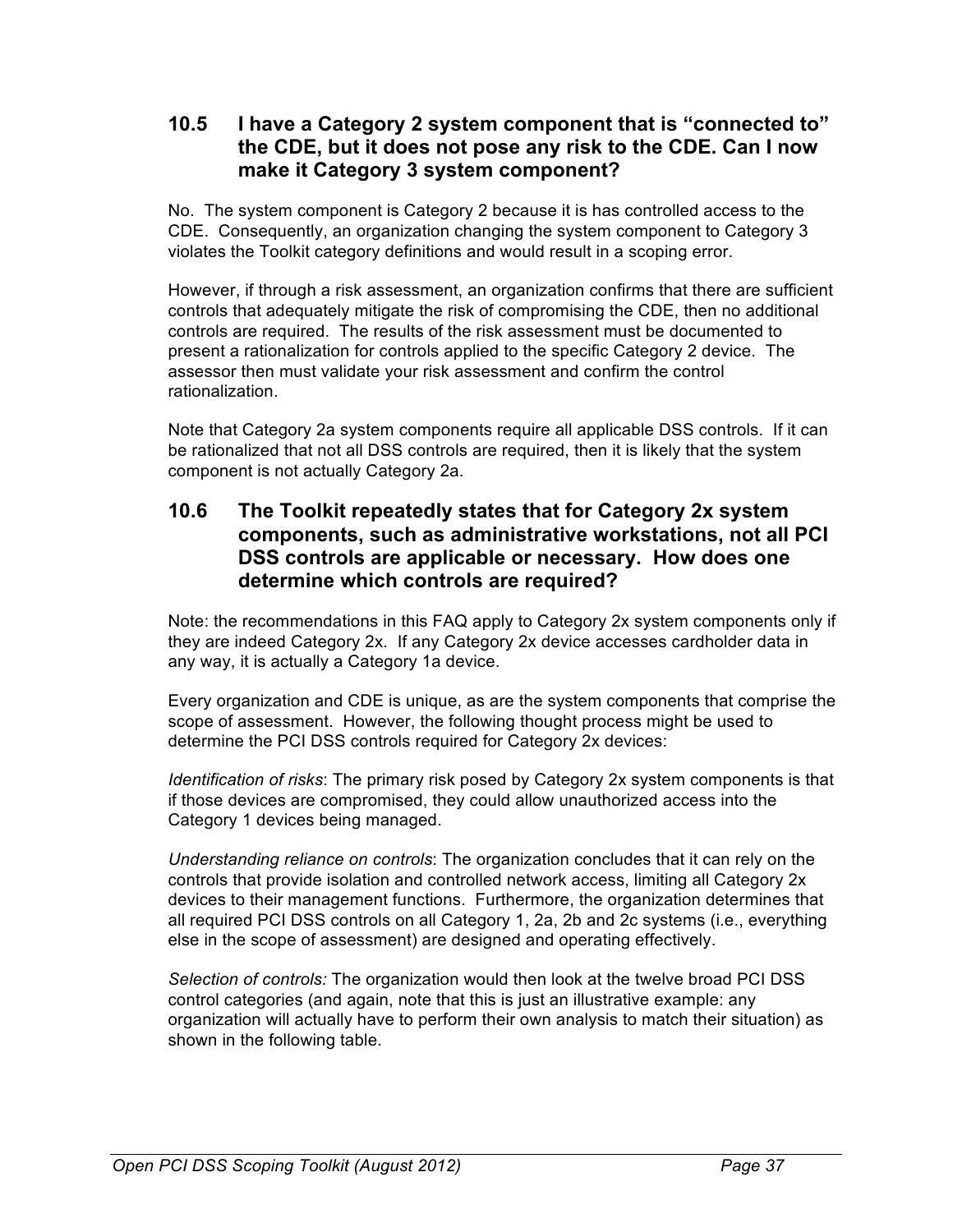The organization would then evaluate the twelve PCI DSS control categories (i.e., sections) to determine applicability and necessity of the control requirements to mitigate the risks documented above, as shown in the following table:

Note: this is provided for illustrative purposes only.

| <b>PCI DSS Section</b>                                                                               | <b>Result of Organization X's Evaluation of a Specific</b><br>Type of Category 2x Administrative Workstation                                                                                                                                                                                                                                                         |
|------------------------------------------------------------------------------------------------------|----------------------------------------------------------------------------------------------------------------------------------------------------------------------------------------------------------------------------------------------------------------------------------------------------------------------------------------------------------------------|
| 1. Install and maintain a<br>firewall configuration to<br>protect cardholder data.                   | This section is not applicable because this workstation<br>is not a firewall.                                                                                                                                                                                                                                                                                        |
| 2. Do not use vendor-<br>supplied defaults for system<br>passwords and other<br>security parameters. | This section is applicable, but will be enforced through<br>the standard corporate build process.                                                                                                                                                                                                                                                                    |
| 3. Protect stored cardholder<br>data.                                                                | This section is not applicable because no cardholder<br>data is stored on this workstation.                                                                                                                                                                                                                                                                          |
| 4. Encrypt transmission of<br>cardholder data across<br>open, public networks.                       | This section is not applicable because this workstation<br>does not transmit cardholder data.                                                                                                                                                                                                                                                                        |
| 5. Use and regularly update<br>anti-virus software or<br>programs.                                   | This section is applicable to all in-scope systems<br>commonly affected by malware, which includes this<br>workstation. This will be enforced through the corporate<br>build process.                                                                                                                                                                                |
| 6. Develop and maintain<br>secure systems and<br>applications.                                       | This section is applicable to all in-scope systems,<br>including this workstation. Particular attention should be<br>paid to the patching requirements in PCI DSS Section<br>6. This will be enforced through the corporate build<br>process.                                                                                                                        |
| 7. Restrict access to<br>cardholder data by business<br>need to know.                                | This section is not applicable because this workstation<br>does not store, process or transmit cardholder data.                                                                                                                                                                                                                                                      |
| 8. Assign a unique ID to<br>each person with computer<br>access.                                     | This section is applicable, but will be enforced through<br>the corporate identity management process.                                                                                                                                                                                                                                                               |
| 9. Restrict physical access to<br>cardholder data.                                                   | This section is not applicable because this workstation<br>does not store, process or transmit cardholder data.                                                                                                                                                                                                                                                      |
| 10. Track and monitor all<br>access to network resources<br>and cardholder data.                     | This section is applicable, but note that any event only<br>needs to be captured once, and that it can be captured<br>by any device in the infrastructure (PCI FAQ 9236). For<br>instance, when an administrator uses this workstation to<br>configure a firewall, such activities may be best logged<br>from the firewall itself. This will be enforced through the |